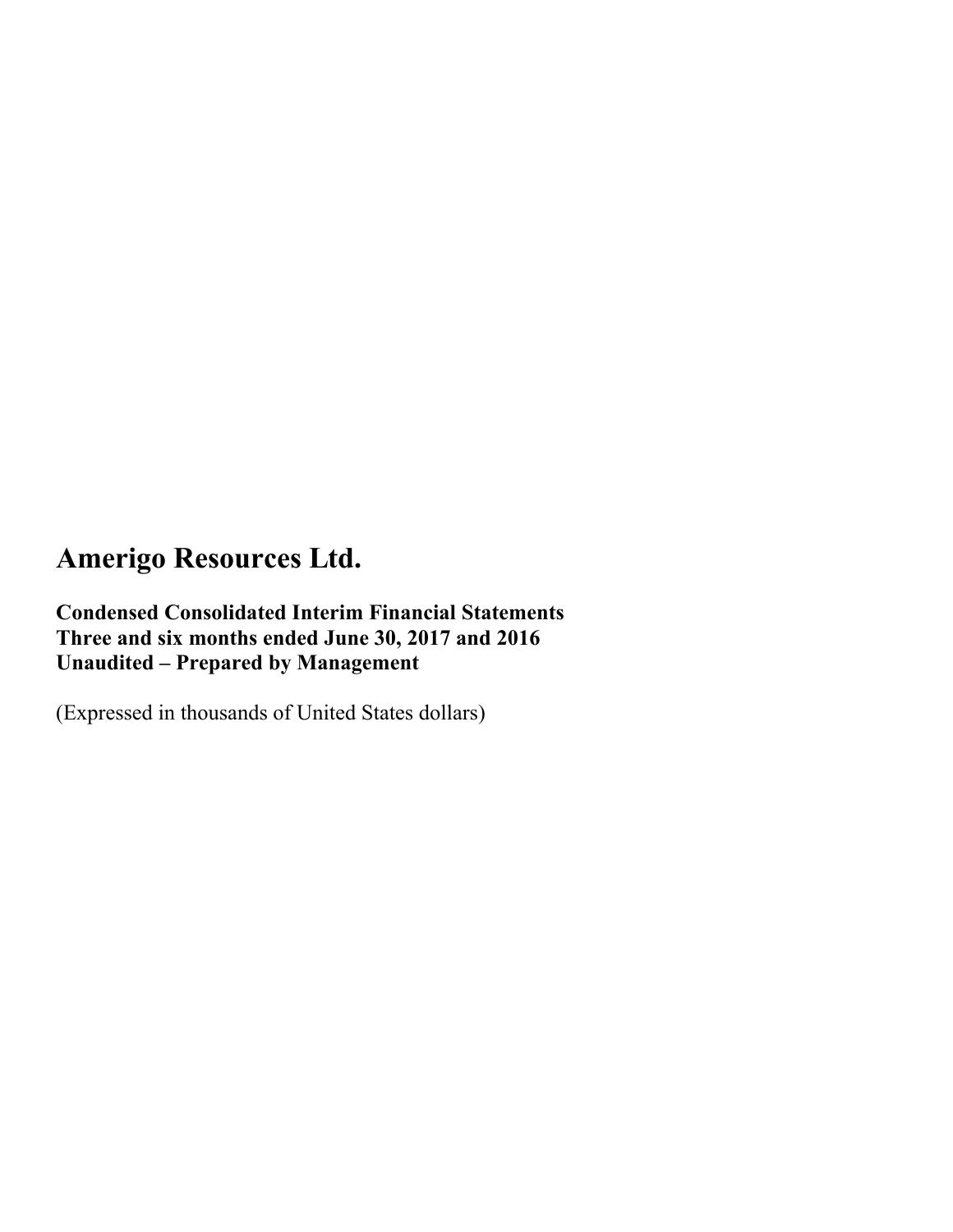Condensed Consolidated Interim Statements of Financial Position - Unaudited

#### (expressed in thousands of U.S. dollars)

| <b>Notes</b><br>\$<br>SS.<br><b>Assets</b><br><b>Current assets</b><br>20,144<br>15,921<br>Cash and cash equivalents<br>11(a)<br>5,434<br>8,008<br>Trade and other receivables<br>1,447<br>6,476<br>Taxes receivable<br>214<br>170<br>Prepaid expenses<br>8,966<br>9,648<br>Inventories<br>$\overline{4}$<br>36,205<br>40,223<br><b>Non-current assets</b><br>1,975<br>1,518<br>Investments<br>169,852<br>5<br>174,222<br>Property, plant and equipment<br>4,767<br>Intangible assets<br>4,640<br>Deferred income tax asset<br>50<br>50<br>908<br>906<br>Other non-current assets<br>213,630<br>221,686<br><b>Total assets</b><br><b>Liabilities</b><br><b>Current liabilities</b><br>12,365<br>15,819<br>Trade and other payables<br>12,647<br>11,273<br>2<br>DET royalties<br>22,733<br>10,733<br>6<br>Current portion of borrowings<br>6<br>76<br>Current portion of interest rate swap<br>76<br>15<br>76<br>Current income tax liabilities<br>$\tau$<br>1,053<br>1,617<br>Royalty derivative to related parties<br>39,594<br>48,889<br><b>Non-current liabilities</b><br>882<br>811<br>Severance provisions<br>40,634<br>59,114<br>Borrowings<br>6<br>37<br>Interest rate swap<br>6<br>132<br>7<br>10,425<br>7,376<br>Royalty derivative to related parties<br>25,539<br>Deferred income tax liability<br>25,807<br>1,095<br>1,243<br>Other non-current liabilities<br>127,769<br>133,809<br><b>Total liabilities</b><br>$\bf8$<br><b>Equity</b><br>78,168<br>78,445<br>Share capital<br>7,887<br>Other reserves<br>7,447<br>(1, 817)<br>(2,047)<br>Accumulated other comprehensive loss<br>1,346<br>4,309<br>Retained earnings<br>85,861<br>87,877<br>Total equity<br>213,630<br>221,686<br><b>Total equity and liabilities</b><br>13<br><b>Commitments</b><br>14<br><b>Subsequent events</b> |  | June 30,<br>2017 | December 31,<br>2016 |
|----------------------------------------------------------------------------------------------------------------------------------------------------------------------------------------------------------------------------------------------------------------------------------------------------------------------------------------------------------------------------------------------------------------------------------------------------------------------------------------------------------------------------------------------------------------------------------------------------------------------------------------------------------------------------------------------------------------------------------------------------------------------------------------------------------------------------------------------------------------------------------------------------------------------------------------------------------------------------------------------------------------------------------------------------------------------------------------------------------------------------------------------------------------------------------------------------------------------------------------------------------------------------------------------------------------------------------------------------------------------------------------------------------------------------------------------------------------------------------------------------------------------------------------------------------------------------------------------------------------------------------------------------------------------------------------------------------------------------------------------------------------------------------------------------|--|------------------|----------------------|
|                                                                                                                                                                                                                                                                                                                                                                                                                                                                                                                                                                                                                                                                                                                                                                                                                                                                                                                                                                                                                                                                                                                                                                                                                                                                                                                                                                                                                                                                                                                                                                                                                                                                                                                                                                                                    |  |                  |                      |
|                                                                                                                                                                                                                                                                                                                                                                                                                                                                                                                                                                                                                                                                                                                                                                                                                                                                                                                                                                                                                                                                                                                                                                                                                                                                                                                                                                                                                                                                                                                                                                                                                                                                                                                                                                                                    |  |                  |                      |
|                                                                                                                                                                                                                                                                                                                                                                                                                                                                                                                                                                                                                                                                                                                                                                                                                                                                                                                                                                                                                                                                                                                                                                                                                                                                                                                                                                                                                                                                                                                                                                                                                                                                                                                                                                                                    |  |                  |                      |
|                                                                                                                                                                                                                                                                                                                                                                                                                                                                                                                                                                                                                                                                                                                                                                                                                                                                                                                                                                                                                                                                                                                                                                                                                                                                                                                                                                                                                                                                                                                                                                                                                                                                                                                                                                                                    |  |                  |                      |
|                                                                                                                                                                                                                                                                                                                                                                                                                                                                                                                                                                                                                                                                                                                                                                                                                                                                                                                                                                                                                                                                                                                                                                                                                                                                                                                                                                                                                                                                                                                                                                                                                                                                                                                                                                                                    |  |                  |                      |
|                                                                                                                                                                                                                                                                                                                                                                                                                                                                                                                                                                                                                                                                                                                                                                                                                                                                                                                                                                                                                                                                                                                                                                                                                                                                                                                                                                                                                                                                                                                                                                                                                                                                                                                                                                                                    |  |                  |                      |
|                                                                                                                                                                                                                                                                                                                                                                                                                                                                                                                                                                                                                                                                                                                                                                                                                                                                                                                                                                                                                                                                                                                                                                                                                                                                                                                                                                                                                                                                                                                                                                                                                                                                                                                                                                                                    |  |                  |                      |
|                                                                                                                                                                                                                                                                                                                                                                                                                                                                                                                                                                                                                                                                                                                                                                                                                                                                                                                                                                                                                                                                                                                                                                                                                                                                                                                                                                                                                                                                                                                                                                                                                                                                                                                                                                                                    |  |                  |                      |
|                                                                                                                                                                                                                                                                                                                                                                                                                                                                                                                                                                                                                                                                                                                                                                                                                                                                                                                                                                                                                                                                                                                                                                                                                                                                                                                                                                                                                                                                                                                                                                                                                                                                                                                                                                                                    |  |                  |                      |
|                                                                                                                                                                                                                                                                                                                                                                                                                                                                                                                                                                                                                                                                                                                                                                                                                                                                                                                                                                                                                                                                                                                                                                                                                                                                                                                                                                                                                                                                                                                                                                                                                                                                                                                                                                                                    |  |                  |                      |
|                                                                                                                                                                                                                                                                                                                                                                                                                                                                                                                                                                                                                                                                                                                                                                                                                                                                                                                                                                                                                                                                                                                                                                                                                                                                                                                                                                                                                                                                                                                                                                                                                                                                                                                                                                                                    |  |                  |                      |
|                                                                                                                                                                                                                                                                                                                                                                                                                                                                                                                                                                                                                                                                                                                                                                                                                                                                                                                                                                                                                                                                                                                                                                                                                                                                                                                                                                                                                                                                                                                                                                                                                                                                                                                                                                                                    |  |                  |                      |
|                                                                                                                                                                                                                                                                                                                                                                                                                                                                                                                                                                                                                                                                                                                                                                                                                                                                                                                                                                                                                                                                                                                                                                                                                                                                                                                                                                                                                                                                                                                                                                                                                                                                                                                                                                                                    |  |                  |                      |
|                                                                                                                                                                                                                                                                                                                                                                                                                                                                                                                                                                                                                                                                                                                                                                                                                                                                                                                                                                                                                                                                                                                                                                                                                                                                                                                                                                                                                                                                                                                                                                                                                                                                                                                                                                                                    |  |                  |                      |
|                                                                                                                                                                                                                                                                                                                                                                                                                                                                                                                                                                                                                                                                                                                                                                                                                                                                                                                                                                                                                                                                                                                                                                                                                                                                                                                                                                                                                                                                                                                                                                                                                                                                                                                                                                                                    |  |                  |                      |
|                                                                                                                                                                                                                                                                                                                                                                                                                                                                                                                                                                                                                                                                                                                                                                                                                                                                                                                                                                                                                                                                                                                                                                                                                                                                                                                                                                                                                                                                                                                                                                                                                                                                                                                                                                                                    |  |                  |                      |
|                                                                                                                                                                                                                                                                                                                                                                                                                                                                                                                                                                                                                                                                                                                                                                                                                                                                                                                                                                                                                                                                                                                                                                                                                                                                                                                                                                                                                                                                                                                                                                                                                                                                                                                                                                                                    |  |                  |                      |
|                                                                                                                                                                                                                                                                                                                                                                                                                                                                                                                                                                                                                                                                                                                                                                                                                                                                                                                                                                                                                                                                                                                                                                                                                                                                                                                                                                                                                                                                                                                                                                                                                                                                                                                                                                                                    |  |                  |                      |
|                                                                                                                                                                                                                                                                                                                                                                                                                                                                                                                                                                                                                                                                                                                                                                                                                                                                                                                                                                                                                                                                                                                                                                                                                                                                                                                                                                                                                                                                                                                                                                                                                                                                                                                                                                                                    |  |                  |                      |
|                                                                                                                                                                                                                                                                                                                                                                                                                                                                                                                                                                                                                                                                                                                                                                                                                                                                                                                                                                                                                                                                                                                                                                                                                                                                                                                                                                                                                                                                                                                                                                                                                                                                                                                                                                                                    |  |                  |                      |
|                                                                                                                                                                                                                                                                                                                                                                                                                                                                                                                                                                                                                                                                                                                                                                                                                                                                                                                                                                                                                                                                                                                                                                                                                                                                                                                                                                                                                                                                                                                                                                                                                                                                                                                                                                                                    |  |                  |                      |
|                                                                                                                                                                                                                                                                                                                                                                                                                                                                                                                                                                                                                                                                                                                                                                                                                                                                                                                                                                                                                                                                                                                                                                                                                                                                                                                                                                                                                                                                                                                                                                                                                                                                                                                                                                                                    |  |                  |                      |
|                                                                                                                                                                                                                                                                                                                                                                                                                                                                                                                                                                                                                                                                                                                                                                                                                                                                                                                                                                                                                                                                                                                                                                                                                                                                                                                                                                                                                                                                                                                                                                                                                                                                                                                                                                                                    |  |                  |                      |
|                                                                                                                                                                                                                                                                                                                                                                                                                                                                                                                                                                                                                                                                                                                                                                                                                                                                                                                                                                                                                                                                                                                                                                                                                                                                                                                                                                                                                                                                                                                                                                                                                                                                                                                                                                                                    |  |                  |                      |
|                                                                                                                                                                                                                                                                                                                                                                                                                                                                                                                                                                                                                                                                                                                                                                                                                                                                                                                                                                                                                                                                                                                                                                                                                                                                                                                                                                                                                                                                                                                                                                                                                                                                                                                                                                                                    |  |                  |                      |
|                                                                                                                                                                                                                                                                                                                                                                                                                                                                                                                                                                                                                                                                                                                                                                                                                                                                                                                                                                                                                                                                                                                                                                                                                                                                                                                                                                                                                                                                                                                                                                                                                                                                                                                                                                                                    |  |                  |                      |
|                                                                                                                                                                                                                                                                                                                                                                                                                                                                                                                                                                                                                                                                                                                                                                                                                                                                                                                                                                                                                                                                                                                                                                                                                                                                                                                                                                                                                                                                                                                                                                                                                                                                                                                                                                                                    |  |                  |                      |
|                                                                                                                                                                                                                                                                                                                                                                                                                                                                                                                                                                                                                                                                                                                                                                                                                                                                                                                                                                                                                                                                                                                                                                                                                                                                                                                                                                                                                                                                                                                                                                                                                                                                                                                                                                                                    |  |                  |                      |
|                                                                                                                                                                                                                                                                                                                                                                                                                                                                                                                                                                                                                                                                                                                                                                                                                                                                                                                                                                                                                                                                                                                                                                                                                                                                                                                                                                                                                                                                                                                                                                                                                                                                                                                                                                                                    |  |                  |                      |
|                                                                                                                                                                                                                                                                                                                                                                                                                                                                                                                                                                                                                                                                                                                                                                                                                                                                                                                                                                                                                                                                                                                                                                                                                                                                                                                                                                                                                                                                                                                                                                                                                                                                                                                                                                                                    |  |                  |                      |
|                                                                                                                                                                                                                                                                                                                                                                                                                                                                                                                                                                                                                                                                                                                                                                                                                                                                                                                                                                                                                                                                                                                                                                                                                                                                                                                                                                                                                                                                                                                                                                                                                                                                                                                                                                                                    |  |                  |                      |
|                                                                                                                                                                                                                                                                                                                                                                                                                                                                                                                                                                                                                                                                                                                                                                                                                                                                                                                                                                                                                                                                                                                                                                                                                                                                                                                                                                                                                                                                                                                                                                                                                                                                                                                                                                                                    |  |                  |                      |
|                                                                                                                                                                                                                                                                                                                                                                                                                                                                                                                                                                                                                                                                                                                                                                                                                                                                                                                                                                                                                                                                                                                                                                                                                                                                                                                                                                                                                                                                                                                                                                                                                                                                                                                                                                                                    |  |                  |                      |
|                                                                                                                                                                                                                                                                                                                                                                                                                                                                                                                                                                                                                                                                                                                                                                                                                                                                                                                                                                                                                                                                                                                                                                                                                                                                                                                                                                                                                                                                                                                                                                                                                                                                                                                                                                                                    |  |                  |                      |
|                                                                                                                                                                                                                                                                                                                                                                                                                                                                                                                                                                                                                                                                                                                                                                                                                                                                                                                                                                                                                                                                                                                                                                                                                                                                                                                                                                                                                                                                                                                                                                                                                                                                                                                                                                                                    |  |                  |                      |
|                                                                                                                                                                                                                                                                                                                                                                                                                                                                                                                                                                                                                                                                                                                                                                                                                                                                                                                                                                                                                                                                                                                                                                                                                                                                                                                                                                                                                                                                                                                                                                                                                                                                                                                                                                                                    |  |                  |                      |
|                                                                                                                                                                                                                                                                                                                                                                                                                                                                                                                                                                                                                                                                                                                                                                                                                                                                                                                                                                                                                                                                                                                                                                                                                                                                                                                                                                                                                                                                                                                                                                                                                                                                                                                                                                                                    |  |                  |                      |
|                                                                                                                                                                                                                                                                                                                                                                                                                                                                                                                                                                                                                                                                                                                                                                                                                                                                                                                                                                                                                                                                                                                                                                                                                                                                                                                                                                                                                                                                                                                                                                                                                                                                                                                                                                                                    |  |                  |                      |
|                                                                                                                                                                                                                                                                                                                                                                                                                                                                                                                                                                                                                                                                                                                                                                                                                                                                                                                                                                                                                                                                                                                                                                                                                                                                                                                                                                                                                                                                                                                                                                                                                                                                                                                                                                                                    |  |                  |                      |
|                                                                                                                                                                                                                                                                                                                                                                                                                                                                                                                                                                                                                                                                                                                                                                                                                                                                                                                                                                                                                                                                                                                                                                                                                                                                                                                                                                                                                                                                                                                                                                                                                                                                                                                                                                                                    |  |                  |                      |
|                                                                                                                                                                                                                                                                                                                                                                                                                                                                                                                                                                                                                                                                                                                                                                                                                                                                                                                                                                                                                                                                                                                                                                                                                                                                                                                                                                                                                                                                                                                                                                                                                                                                                                                                                                                                    |  |                  |                      |
|                                                                                                                                                                                                                                                                                                                                                                                                                                                                                                                                                                                                                                                                                                                                                                                                                                                                                                                                                                                                                                                                                                                                                                                                                                                                                                                                                                                                                                                                                                                                                                                                                                                                                                                                                                                                    |  |                  |                      |
|                                                                                                                                                                                                                                                                                                                                                                                                                                                                                                                                                                                                                                                                                                                                                                                                                                                                                                                                                                                                                                                                                                                                                                                                                                                                                                                                                                                                                                                                                                                                                                                                                                                                                                                                                                                                    |  |                  |                      |

The accompanying notes are an integral part of these interim condensed consolidated financial statements.

**Approved by the Board of Directors** "Robert Gayton"<br>"Robert Gayton" Mobert Gayton" Director Director Director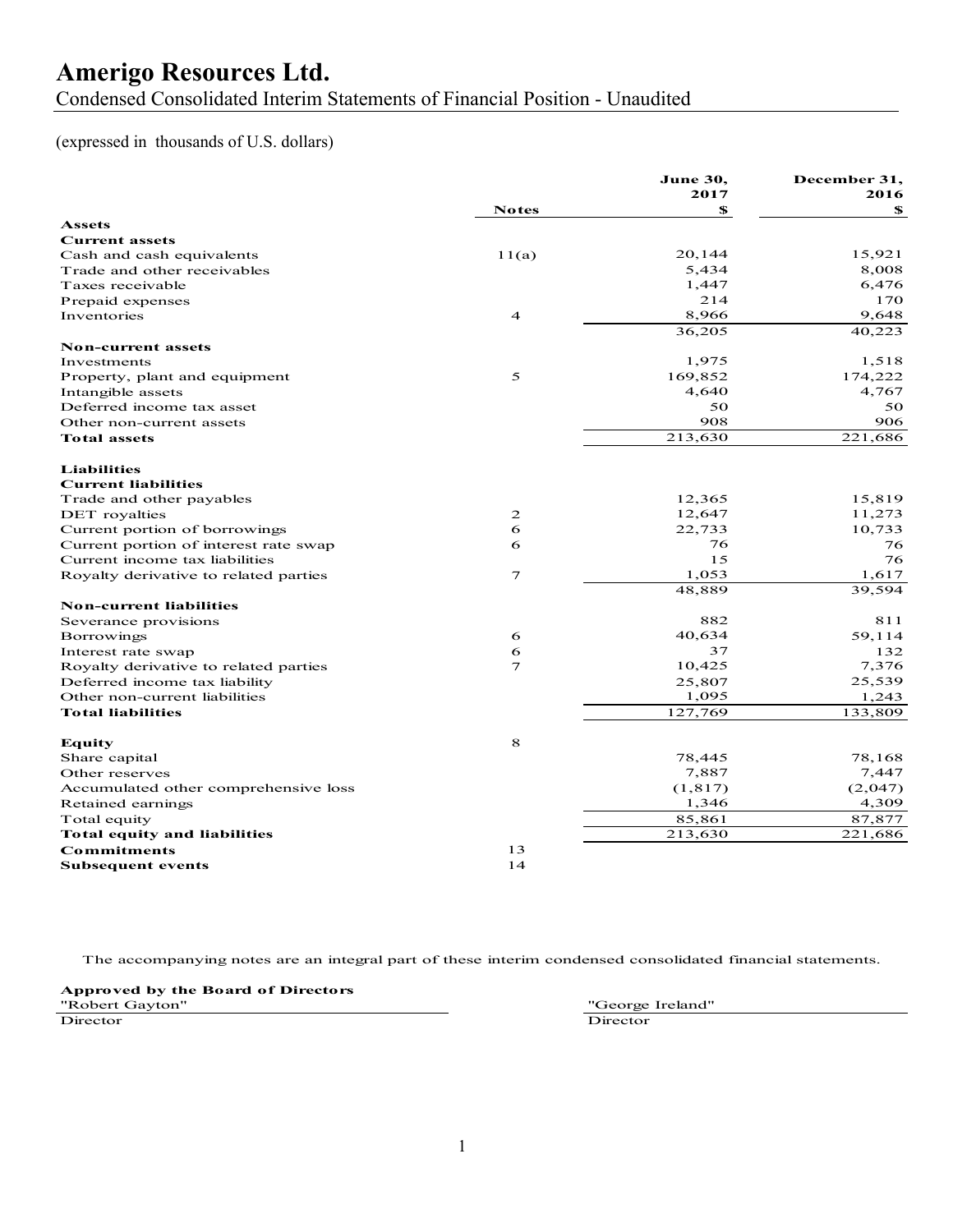Condensed Consolidated Interim Statements of Comprehensive Loss - Unaudited

#### (expressed in thousands of U.S. dollars)

|                                                                                                                           |              | Three months ended June 30, |             | Six months ended June 30, |             |
|---------------------------------------------------------------------------------------------------------------------------|--------------|-----------------------------|-------------|---------------------------|-------------|
|                                                                                                                           | <b>Notes</b> | 2017                        | 2016        | 2017                      | 2016        |
|                                                                                                                           |              | S                           | \$          | $\mathbf S$               | $\mathbf S$ |
| Revenue                                                                                                                   |              |                             |             |                           |             |
| Gross tolling revenue                                                                                                     |              | 39,267                      | 28,361      | 77,917                    | 55,358      |
| Notional items deducted from gross tolling revenue                                                                        |              |                             |             |                           |             |
| Smelting and refining                                                                                                     |              | (5,410)                     | (4,784)     | (10, 497)                 | (9,293)     |
| DET royalties - copper                                                                                                    |              | (7, 856)                    | (4,985)     | (15, 571)                 | (9, 420)    |
| Transportation                                                                                                            |              | (534)                       | (401)       | (1,037)                   | (765)       |
|                                                                                                                           |              | 25,467                      | 18,191      | 50,812                    | 35,880      |
| Molybdenum and other revenue                                                                                              |              | 4,393                       | 1,085       | 8,792                     | 2,651       |
|                                                                                                                           |              | 29,860                      | 19,276      | 59,604                    | 38,531      |
| <b>Tolling and production costs</b>                                                                                       |              |                             |             |                           |             |
| Tolling and production costs                                                                                              |              | (21,068)                    | (18, 018)   | (43, 734)                 | (35, 247)   |
| DET royalties - molybdenum                                                                                                |              | (338)                       |             | (472)                     |             |
| Depreciation and amortization                                                                                             |              | (3,578)                     | (3,301)     | (7,162)                   | (6, 593)    |
| Administration                                                                                                            |              | (1,182)                     | (1,119)     | (2,559)                   | (2,255)     |
|                                                                                                                           |              | (26, 166)                   | (22, 438)   | (53, 927)                 | (44,095)    |
| Gross profit (loss)                                                                                                       |              | 3,694                       | (3,162)     | 5,677                     | (5, 564)    |
|                                                                                                                           |              |                             |             |                           |             |
| Other expenses                                                                                                            |              |                             |             |                           |             |
| General and administration                                                                                                | 10(a)        | (729)                       | (570)       | (1,682)                   | (1, 424)    |
| Other (expenses) gains                                                                                                    | 10(b)        | (20)                        | 475         | 13                        | 1,076       |
| Royalty derivative to related parties including changes in fair value                                                     | 10(c)        | (2, 472)                    | 439         | (3, 565)                  | (478)       |
|                                                                                                                           |              | (3,221)                     | 344         | (5,234)                   | (826)       |
| <b>Operating profit (loss)</b>                                                                                            |              | 473                         | (2,818)     | 443                       | (6,390)     |
| Finance expense                                                                                                           | 10(d)        | (1,662)                     | (1, 389)    | (3,015)                   | (2,877)     |
|                                                                                                                           |              | (1,662)                     | (1,389)     | (3,015)                   | (2,877)     |
| Loss before tax                                                                                                           |              | (1, 189)                    | (4,207)     | (2,572)                   | (9,267)     |
| Income tax (expense) recovery                                                                                             |              | (464)                       | 594         | (391)                     | 1,297       |
| Net loss                                                                                                                  |              | (1,653)                     | (3,613)     | (2,963)                   | (7,970)     |
|                                                                                                                           |              |                             |             |                           |             |
| Other comprehensive (loss) income                                                                                         |              |                             |             |                           |             |
| Items that may be reclassified subsequently to net (loss) income:<br>Unrealized gains (losses) on investments, net of tax |              |                             |             |                           | 654         |
|                                                                                                                           |              | 165                         | (66)        | 457                       |             |
| Cumulative translation adjustment                                                                                         |              | (165)                       | 316         | (215)                     | (486)       |
| Actuarial (losses) gains on severance provision                                                                           |              | (8)                         | 6           | (12)                      | (23)        |
| Other comprehensive (loss) income                                                                                         |              | (8)                         | 256         | 230                       | 145         |
| <b>Comprehensive loss</b>                                                                                                 |              | (1,661)                     | (3, 357)    | (2,733)                   | (7, 825)    |
| Weighted average number of shares outstanding, basic                                                                      |              | 175,435,635                 | 174,682,058 | 175,110,455               | 174,324,915 |
| Weighted average number of shares outstanding, diluted                                                                    |              | 183,834,246                 | 174,682,058 | 175,110,455               | 174,324,915 |
| Loss per share                                                                                                            |              |                             |             |                           |             |
| Basic                                                                                                                     |              | (0.01)                      | (0.02)      | (0.02)                    | (0.05)      |
| Diluted                                                                                                                   |              | (0.01)                      | (0.02)      | (0.02)                    | (0.05)      |
|                                                                                                                           |              |                             |             |                           |             |

The accompanying notes are an integral part of these interim condensed consolidated financial statements.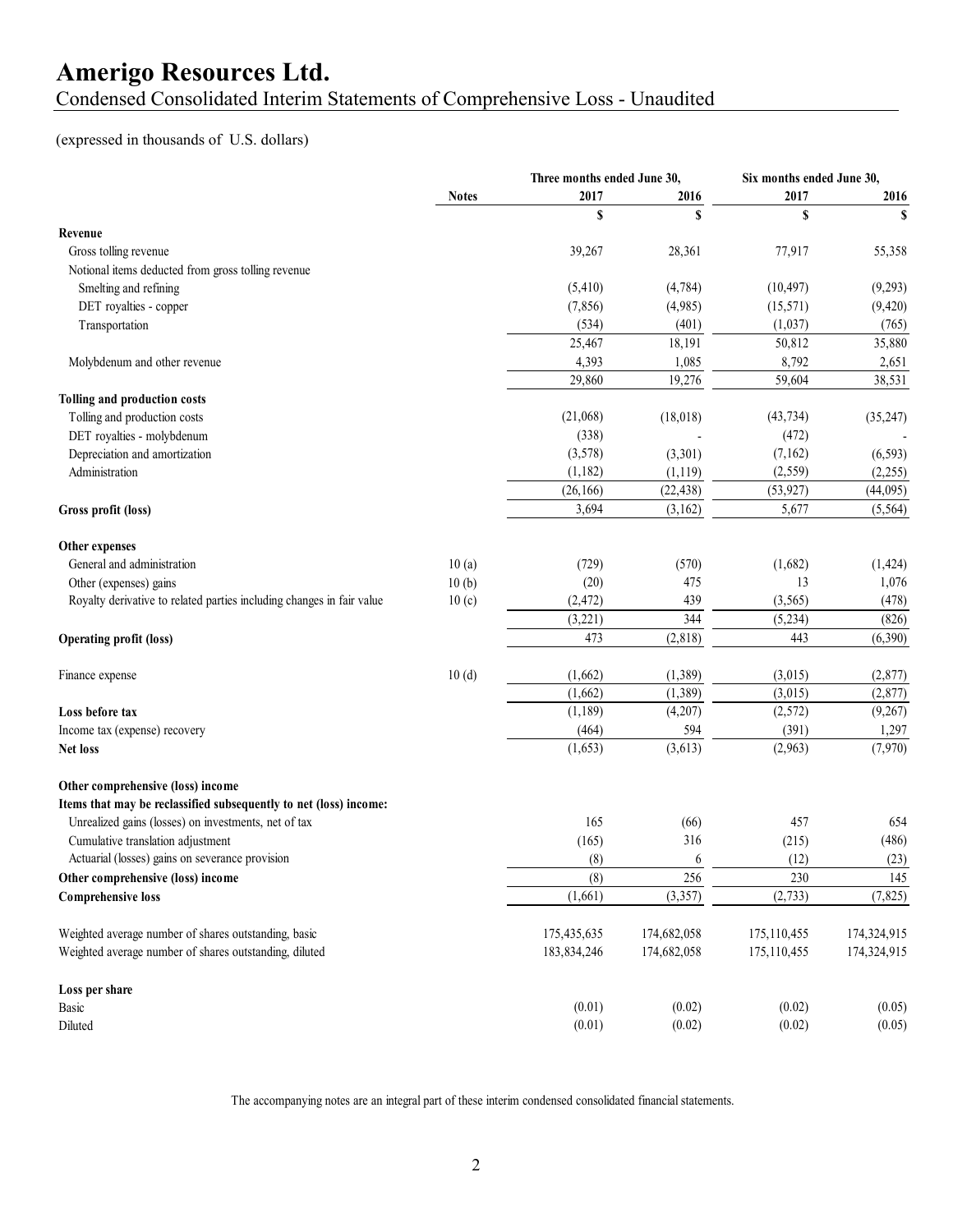### Condensed Consolidated Interim Statements of Cash Flows - Unaudited

(expressed in thousands of U.S. dollars)

|                                                       | Three months ended June 30, |           | Six months ended June 30, |          |  |
|-------------------------------------------------------|-----------------------------|-----------|---------------------------|----------|--|
|                                                       | 2017                        | 2016      | 2017                      | 2016     |  |
|                                                       | \$                          | \$        | \$                        | \$       |  |
| Cash flows from operating activities                  |                             |           |                           |          |  |
| Net loss                                              | (1,653)                     | (3,613)   | (2,963)                   | (7,970)  |  |
| Adjustment for items not affecting cash:              |                             |           |                           |          |  |
| Depreciation and amortization                         | 3,578                       | 3,301     | 7,162                     | 6,593    |  |
| Changes in fair value of royalties to related parties | 2,215                       | (691)     | 3,079                     |          |  |
| Deferred income tax expense                           | 365                         | 827       | 268                       | 1,287    |  |
| Share-based payments                                  | 223                         | 58        | 464                       | 118      |  |
| Finance expense (gain)                                | 36                          | (712)     | 1,135                     | 348      |  |
| Unrealized foreign exchange (gain) expense            | (171)                       | 90        | (355)                     | (352)    |  |
| Other                                                 | (123)                       | 145       | (92)                      | 305      |  |
| Impairment charges                                    |                             |           | 27                        | 518      |  |
|                                                       | 4,470                       | (595)     | 8,725                     | 848      |  |
| Changes in non-cash working capital                   |                             |           |                           |          |  |
| Trade, other receivables and taxes receivable         | 7,763                       | 5,597     | 7,562                     | (132)    |  |
| Inventories                                           | (913)                       | 202       | 661                       | 65       |  |
| Trade and other payables                              | (3,957)                     | (1,044)   | (4,120)                   | 2,473    |  |
| DET royalties                                         | (941)                       | 2,979     | 1,032                     | 6,040    |  |
|                                                       | 1,952                       | 7,734     | 5,135                     | 8,446    |  |
| Payment of long-term employee benefits                |                             |           |                           | (642)    |  |
| Net cash from operating activities                    | 6,422                       | 7,139     | 13,860                    | 8,652    |  |
| Cash flows used in investing activities               |                             |           |                           |          |  |
| Purchase of plant and equipment                       | (2,006)                     | (2, 138)  | (2, 457)                  | (5,852)  |  |
| Net cash used in investing activities                 | (2,006)                     | (2,138)   | (2, 457)                  | (5,852)  |  |
| Cash flows (used in) from financing activities        |                             |           |                           |          |  |
| Issuance of shares                                    |                             |           | 57                        |          |  |
| Proceeds from borrowings, net of transaction costs    |                             | 3,000     |                           | 10,770   |  |
| Repayment of borrowings                               | (7,367)                     | (10, 673) | (7,367)                   | (14,063) |  |
| Net cash used in financing activities                 | (7,367)                     | (7,673)   | (7,310)                   | (3,293)  |  |
| Net (decrease) increase in cash and cash equivalents  | (2,951)                     | (2,672)   | 4,093                     | (493)    |  |
| Effect of exchange rate changes on cash               | (2)                         | (42)      | 130                       | 504      |  |
| Cash and cash equivalents - Beginning of period       | 23,097                      | 11,757    | 15,921                    | 9,032    |  |
| Cash and cash equivalents - End of period             | 20,144                      | 9,043     | 20,144                    | 9,043    |  |
|                                                       |                             |           |                           |          |  |

**Supplementary cash flow information (Note 11)**

The accompanying notes are an integral part of these interim condensed consolidated financial statements.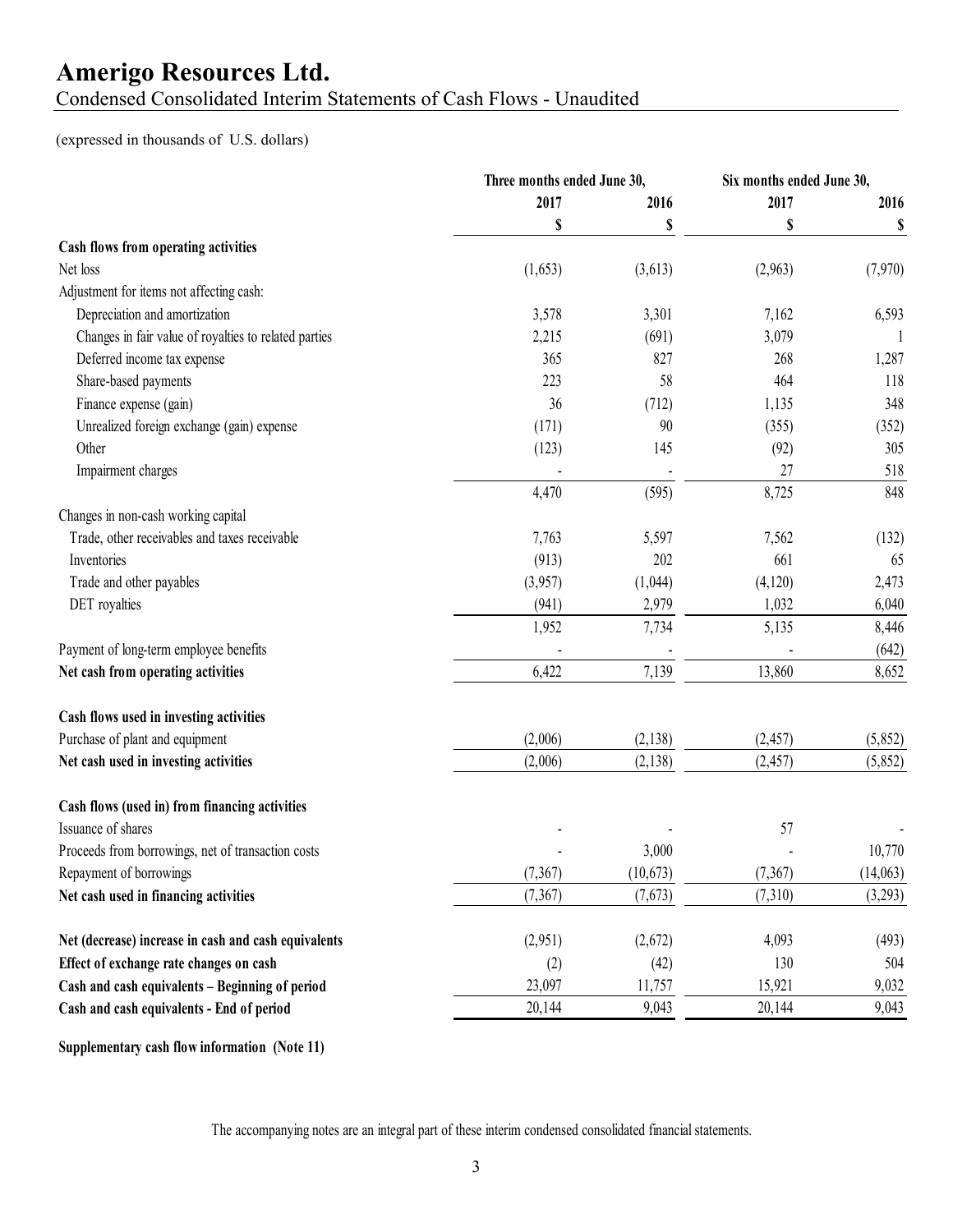Condensed Consolidated Interim Statements of Changes in Equity - Unaudited

#### (expressed in thousands of U.S. dollars)

|                                             | Share capital |              |                   |                                              |                             |                     |
|---------------------------------------------|---------------|--------------|-------------------|----------------------------------------------|-----------------------------|---------------------|
|                                             | Number of     | Amount       | Other<br>reserves | <b>Accumulated</b><br>other<br>comprehensive | <b>Retained</b><br>earnings | <b>Total equity</b> |
|                                             | shares        |              |                   | loss                                         |                             |                     |
| Balance - January 1, 2016                   | 173,610,629   | \$<br>78,057 | \$<br>7,289       | \$<br>(2,292)                                | $\mathbb S$<br>11,840       | \$<br>94,894        |
| Share-based payments                        |               |              | 118               |                                              |                             | 118                 |
| Compensation settled with shares            | 1,071,429     | 111          |                   |                                              |                             | 111                 |
| Cumulative translation adjustment           |               |              |                   | (486)                                        |                             | (486)               |
| Unrealized gains on investments             |               |              |                   | 654                                          |                             | 654                 |
| Severance provision                         |               |              |                   | (23)                                         |                             | (23)                |
| Net loss                                    |               |              |                   |                                              | (7,970)                     | (7,970)             |
| Balance - June 30, 2016                     | 174,682,058   | 78,168       | 7,407             | (2,147)                                      | 3,870                       | 87,298              |
| Share-based payments                        |               |              | 40                |                                              |                             | 40                  |
| Cumulative translation adjustment           |               |              |                   | 242                                          |                             | 242                 |
| Unrealized loss on investments              |               |              |                   | (128)                                        |                             | (128)               |
| Severance provision                         |               |              |                   | (14)                                         |                             | (14)                |
| Net income                                  |               |              |                   |                                              | 439                         | 439                 |
| Balance - December 31, 2016                 | 174,682,058   | 78,168       | 7.447             | (2,047)                                      | 4,309                       | 87,877              |
| Balance - January 1, 2017                   | 174,682,058   | 78,168       | 7,447             | (2,047)                                      | 4,309                       | 87,877              |
| Share-based payments                        |               |              | 464               |                                              |                             | 464                 |
| Expenses settled with shares (Note $6(c)$ ) | 403,577       | 196          |                   |                                              |                             | 196                 |
| Exercise of share purchase options          | 350,000       | 81           | (24)              |                                              |                             | 57                  |
| Cumulative translation adjustment           |               |              |                   | (215)                                        |                             | (215)               |
| Unrealized gains on investments             |               |              |                   | 457                                          |                             | 457                 |
| Severance provision                         |               |              |                   | (12)                                         |                             | (12)                |
| Net loss                                    |               |              |                   |                                              | (2,963)                     | (2,963)             |
| Balance - June 30, 2017                     | 175,435,635   | 78,445       | 7,887             | (1, 817)                                     | 1,346                       | 85,861              |

The accompanying notes are an integral part of these interim condensed consolidated financial statements.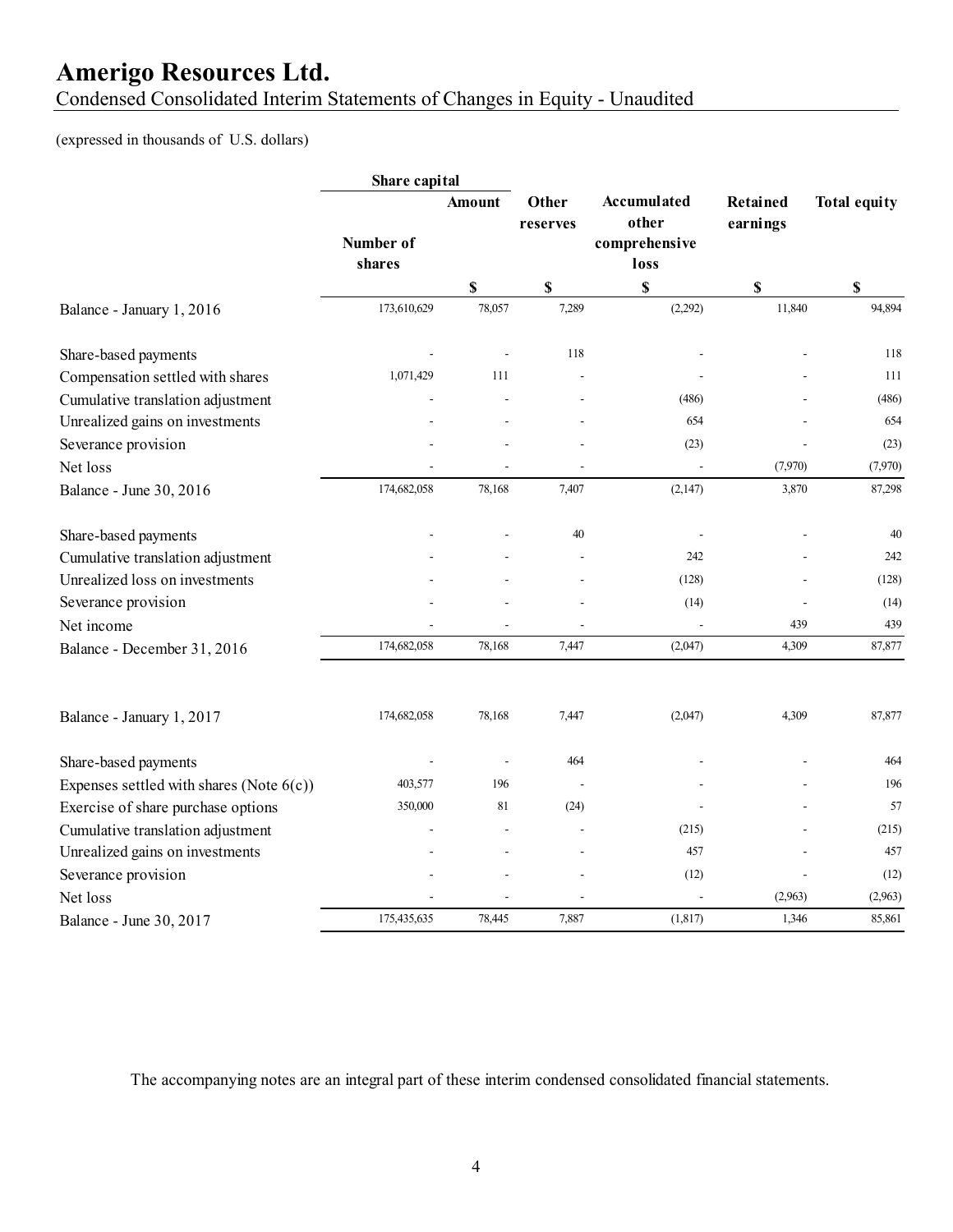Notes to the Condensed Consolidated Interim Financial Statements - Unaudited June 30, 2017

(tabular information expressed in thousands of U.S. dollars)

#### **1) REPORTING ENTITY AND BASIS OF PRESENTATION**

a) Reporting entity

Amerigo Resources Ltd. ("Amerigo" or the "Company") is a company domiciled in Canada. Its shares are listed for trading on the Toronto Stock Exchange and the OTCQX stock exchange in the United States. These condensed consolidated interim financial statements ("interim financial statements") of the Company as at and for the three and six months ended June 30, 2017 include the accounts of the Company and its subsidiaries (collectively the "Group").

The Group is principally engaged in the production of copper concentrates through its operating subsidiary Minera Valle Central S.A. ("MVC"), pursuant to a long-term contractual relationship with the El Teniente Division ("DET") of Corporación Nacional del Cobre de Chile ("Codelco") (Note 2).

b) Statement of compliance

These interim financial statements have been prepared in accordance with International Financial Reporting Standards ("IFRS") as issued by the International Accounting Standards Board ("IASB") applicable to the preparation of interim financial statements, including IAS 34, Interim Financial Reporting. These interim financial statements do not include all the information required for a complete set of IFRS statements. However, selected notes are included to explain events and transactions that are significant to an understanding of the changes in the Company's financial position and performance since the last annual consolidated financial statements as at and for the year ended December 31, 2016.

 These interim financial statements were authorised for issue by the board of directors of the Company on August 8, 2017.

c) Significant accounting policies

These interim financial statements follow the same accounting policies and methods of application as the Company's most recent annual financial statements, except for the adoption of new IFRS pronouncements on January 1, 2017, none of which had a significant effect on the Company's financial statements.

These interim financial statements should be read in conjunction with the Company's most recent annual financial statements.

#### **2) AGREEMENTS WITH CODELCO'S EL TENIENTE DIVISION**

In 1991, MVC entered into a contract with DET to process the fresh tailings from El Teniente, the world's largest underground copper mine, for a term to 2021 (the "Fresh Tailings Contract"). In 2009, MVC and DET entered into an agreement to process the tailings from Colihues, one of El Teniente's historic tailings deposits (the "Colihues Contract"). In 2014, MVC and DET entered into a contract (the "Master Agreement") for the purchase by MVC of the rights to process tailings from an additional historic tailings deposit, Cauquenes, for a term to the earlier of its depletion or 2033, and extending the Fresh Tailings Contract from 2021 to 2037 and the Colihues Contract to the earlier of its depletion or 2037.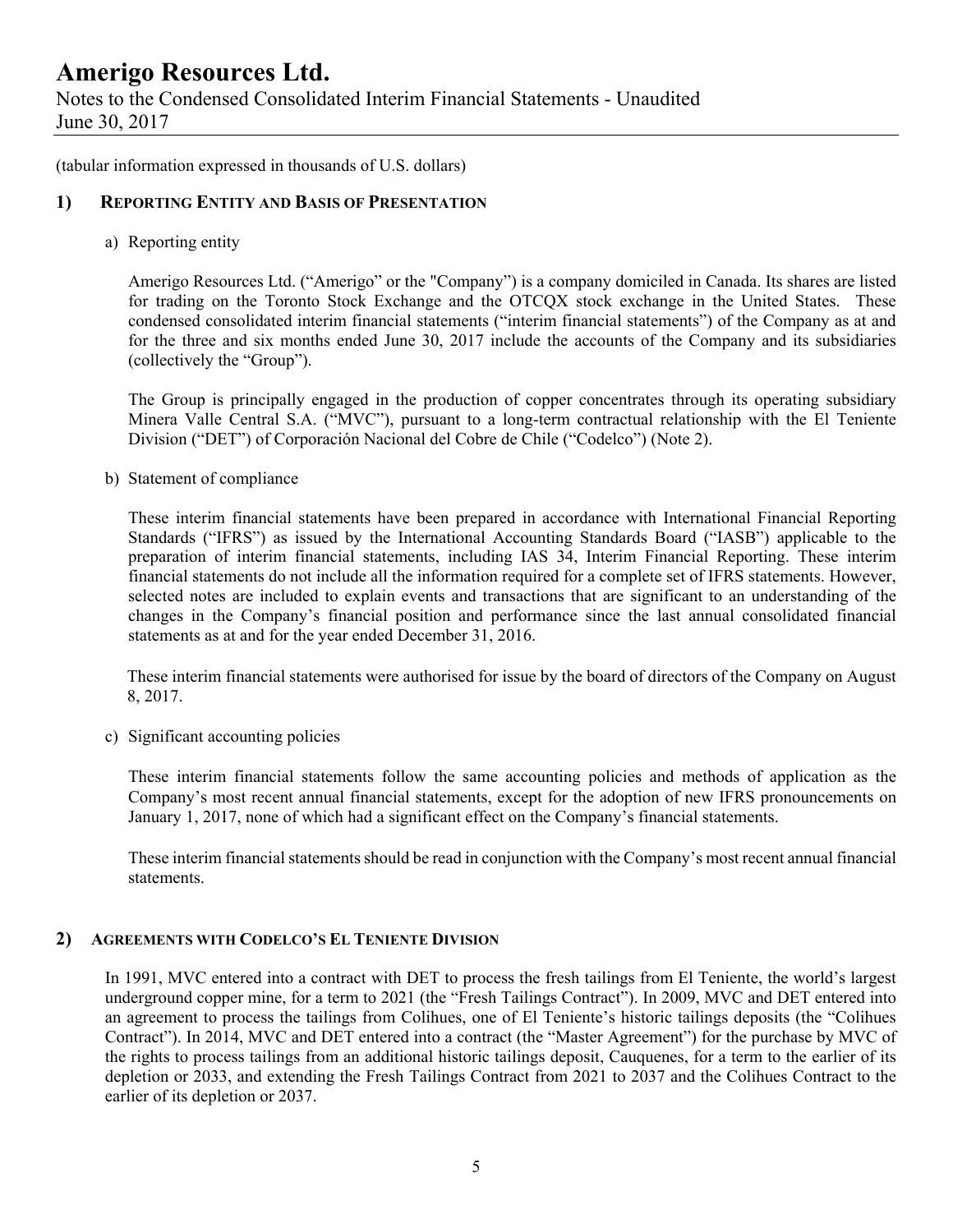(tabular information expressed in thousands of U.S. dollars)

Until December 31, 2014, royalties were payable to DET in respect of copper concentrates produced by MVC. DET royalties were calculated using the average London Metal Exchange ("LME") copper price for the month of production of the concentrates, and were recorded as components of production costs.

In 2015, MVC and DET entered into a modification to the Master Agreement which changed the legal relationship between the parties for the period from January 1, 2015 to December 31, 2022. During this period, production of copper concentrates by MVC has and will be conducted under a tolling agreement with DET. Title to the copper concentrates produced by MVC is retained by DET and MVC earns tolling revenue, calculated as gross revenue for copper produced at applicable market prices, net of notional items (treatment and refining charges, DET copper royalties and transportation costs). The notional DET copper royalties precisely mimic the former royalty arrangements between MVC and DET.

Notional royalties for copper concentrates produced from fresh tailings are determined through a sliding scale formula tied to copper prices ranging from \$1.95/lb (13.5%) to \$4.80/lb (28.4%).

Notional royalties for copper concentrates produced from Colihues historic tailings are determined through a sliding scale for copper prices ranging from \$0.80/lb (3%) to \$4.27lb (30%). The parties are required to review costs and potentially adjust notional royalty structures for copper production from Colihues tailings if the copper price remains below \$1.95/lb or over \$4.27/lb for three consecutive months.

Notional royalties for copper concentrates produced from Cauquenes historic tailings are determined through a sliding scale for copper prices ranging from \$1.95/lb (16%) to \$5.50/lb (39%).

MVC pays a sliding scale global molybdenum royalty for molybdenum prices between \$6.00/lb (3%) and \$40.00/lb  $(19.7\%)$ .

The Master Agreement contains provisions requiring the parties to meet and review cost and notional royalty/royalty structures in the event monthly average prices fall below certain ranges and projections indicate the permanence of such prices over time. The review of all notional royalty/royalty structures is to be carried out in a manner that gives priority to the viability of the Master Agreement and maintains the equilibrium of the benefits between the Parties.

The Master Agreement also contains three early exit options exercisable by DET within 2021 and every three years thereafter only in the event of changes unforeseen as of the date of the Master Agreement. The Company has currently judged the probabilities of DET exercising any of these early exit options as remote.

In 2015, DET provided to MVC a copper price support agreement of up to \$17.0 million (the "DET Price Support Facility") under which MVC drew down \$1.0 million from the DET Price Support Facility in each month in which the average final settlement copper price to MVC was less than \$2.80/lb, up to the \$17.0 million maximum. The DET Price Support Facility bears interest at a rate of 0.6% per month and is subordinate to MVC's bank financing. The DET Price Support Facility is scheduled to be repaid in the period from January 1, 2017 to December 31, 2019 at a rate of \$1.0 million per month, provided this repayment schedule does not preclude MVC from making the semiannual principal debt repayments described in Note 6(a). During the six months ended June 30, 2017 ("YTD-2017") MVC repaid \$2.0 million towards the DET Price Support Facility, and MVC currently anticipates the DET Price Support Facility may be fully repaid before its contractual maturity of December 31, 2019. MVC may repay the DET Price Support Facility in advance and without penalty, provided its bank debt holders pre-approve the advance payments. The balance of the loan at June 30, 2017 was \$16.7 million (December 31, 2016: \$18.1 million), including \$1.7 million in accrued interest (December 31, 2016: \$1.1 million).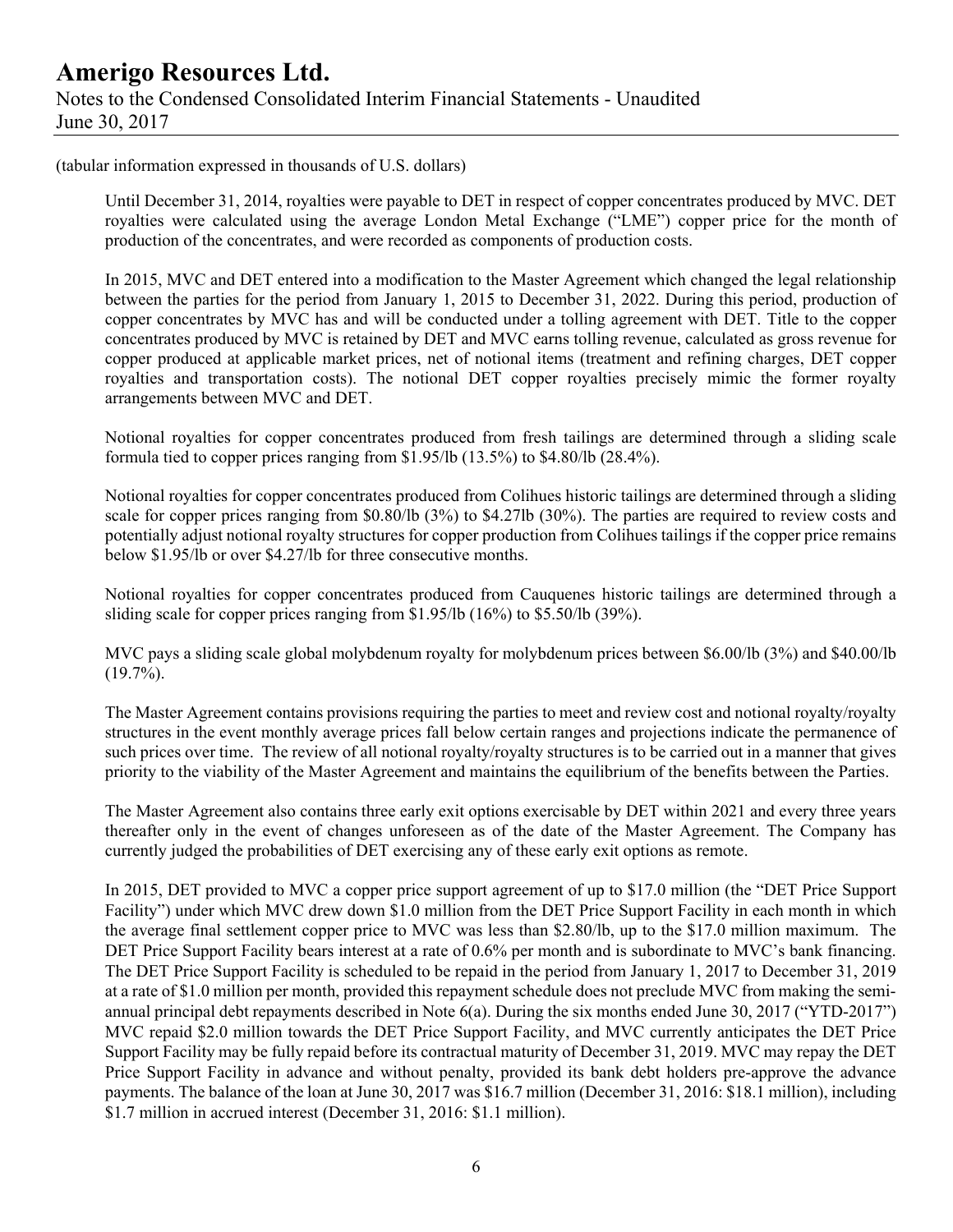### **Amerigo Resources Ltd.**  Notes to the Condensed Consolidated Interim Financial Statements - Unaudited June 30, 2017

#### (tabular information expressed in thousands of U.S. dollars)

In 2016, MVC and DET reached an agreement to defer DET notional copper royalties during a four-month period, for a total deferral of \$5.4 million. In June 2017, MVC and DET agreed on a repayment schedule comprised of four equal monthly repayments of \$1.4 million from June to September 2017, plus interest at a rate of 0.6% per month effective from the dates in which royalties were deferred.

At June 30, 2017, the accrual for DET notional copper royalties and DET molybdenum royalties, including deferred amounts and interest, was \$12.6 million (December 31, 2016: \$11.3 million).

#### **3) CRITICAL ACCOUNTING ESTIMATES AND JUDGEMENTS**

Estimates and judgements are continually evaluated and are based on historical experience and other factors, including expectations of future events that are believed to be reasonable under the circumstances.

In preparing these consolidated financial statements, the Company makes judgements, estimates and assumptions concerning the future which may vary from actual results. The significant judgements made by management in applying the Company's accounting policies and the key sources of estimation uncertainty were the same as those applied to the audited consolidated financial statement for the year ended December 31, 2016, except as noted below.

#### a) Royalty Derivative to Related Parties

The Group has an obligation to pay royalties to certain related parties, based on a fixed payment for each pound of copper equivalent produced from El Teniente tailings by MVC (Note 7(a)). The royalty is a derivative financial instrument measured at fair value. As required under IFRS, YTD-2017 the Company has reassessed its estimate for the royalty derivative based on the estimated increase in future production at MVC.

#### b) Impairment of Property, Plant and Equipment

In accordance with the Company's accounting policy, each asset or cash generating unit is evaluated at each reporting date to determine whether there are any indications of impairment. If any such indication exists, a formal estimate of recoverable amount is performed and an impairment loss is recognized to the extent that the carrying amount exceeds the recoverable amount. The recoverable amount of an asset or cash generating group of assets is measured at the higher of fair value less costs to sell and value in use.

The determination of fair value less cost to sell and value in use requires management to make estimates and assumptions about expected tolling, production and sales volumes, metals prices, mine plan estimates, operating costs, mine closure and restoration costs, future capital expenditures and appropriate discount rates for future cash flows. The estimates and assumptions are subject to risk and uncertainty, and as such there is the possibility that changes in circumstances may alter these projections and impact the recoverable amount of the assets. In such circumstances, some or all of the carrying value of the assets may be further impaired or the impairment charge reduced, with the impact recorded in the statement of income. As at June 30, 2017, management determined that the Company's market capitalization below its net asset value constituted an impairment indicator, and completed an impairment assessment for MVC that included a determination of fair value less costs to sell.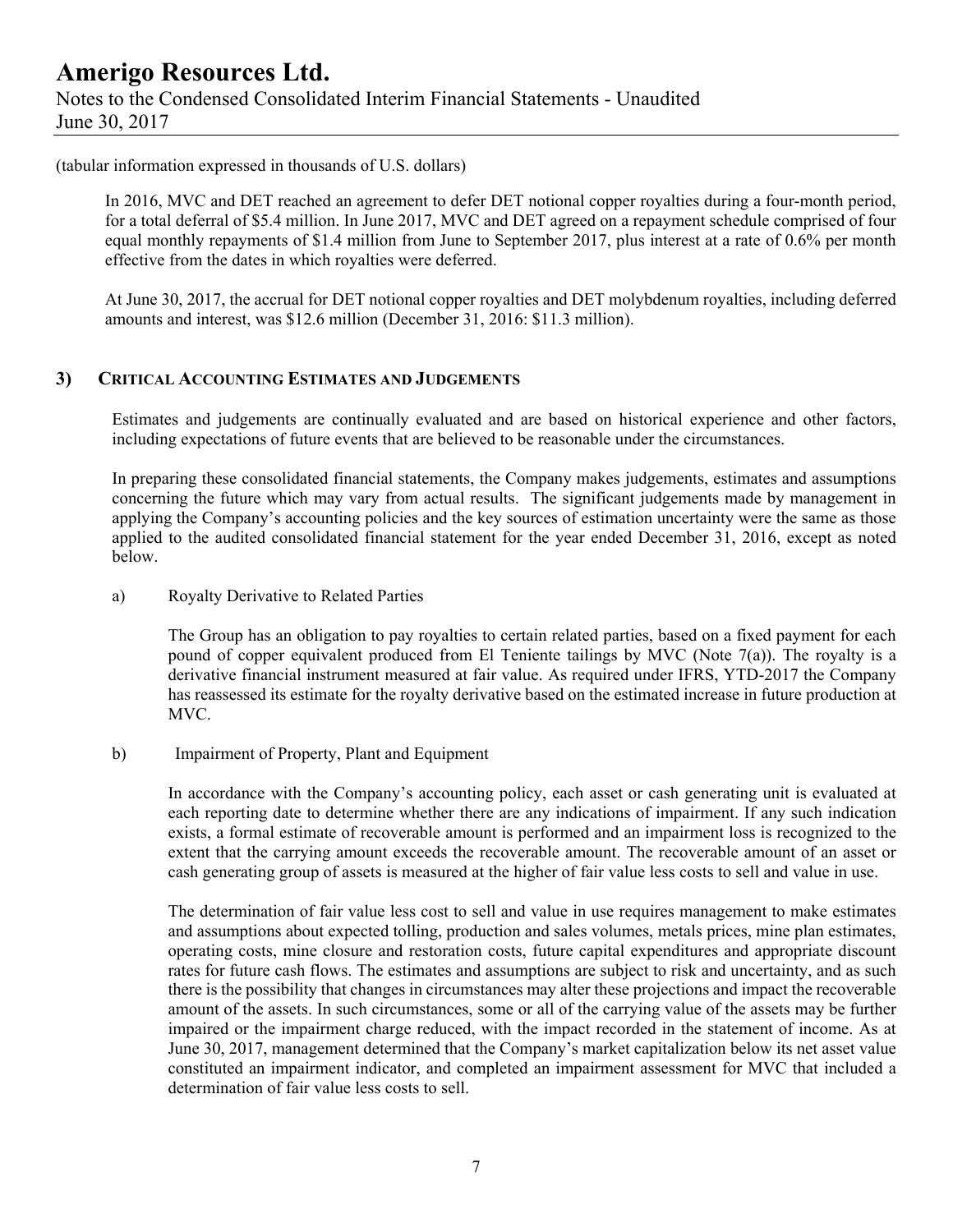(tabular information expressed in thousands of U.S. dollars)

Key assumptions incorporated in the impairment model included the following:

- Copper prices (\$/lb): 2017: \$2.58; 2018: \$2.65; 2019: \$2.77; 2020: \$2.95; 2021: \$2.89; 2022 to 2037: \$3.00.
- Power costs (excluding benefit from self-generation): From 2017 to 2027 costs are per contractual estimates (2017: \$0.101173/kWh, 2018 to 2037: \$0.096/kWh).
- Operating costs based on historical costs incurred and estimated forecasts
- Tolling/production volume and recoveries as indicated in MVC's mining plan from 2017 to 2037, including processing of fresh tailings and old tailings from the Colihues and Cauquenes deposits
- Discount rate: 7% after tax

Based on the assumptions described above, management's impairment evaluation at June 30, 2017 did not result in the identification of an impairment loss. Although management believes the estimates applied in this impairment assessment are reasonable, such estimates are subject to significant uncertainties and judgements. The Group's impairment model is sensitive to changes in estimated metal prices and operating costs, particularly estimated power costs beyond MVC's current power contracts and operating results from the Cauquenes deposit that may differ from current projections. Changes in these variables might trigger an impairment that could be material.

#### **4) INVENTORIES**

|                                | <b>June 30,</b><br>2017 | December 31,<br>2016 |
|--------------------------------|-------------------------|----------------------|
|                                |                         | $\mathbf S$          |
|                                |                         |                      |
| Plant supplies and consumables | 4,900                   | 4,907                |
| Work in progress               | 4,054                   | 4,675                |
| Concentrate inventories        | 12                      | 66                   |
|                                | 8,966                   | 9,648                |

At June 30, 2017 and December 31, 2016, copper work in progress inventories and molybdenum concentrate inventories were valued at cost. During 2016, the Group recorded a charge of \$0.8 million in tolling and production costs as a result of net realizable value ("NRV") adjustments in the months in which NRV was lower than cost.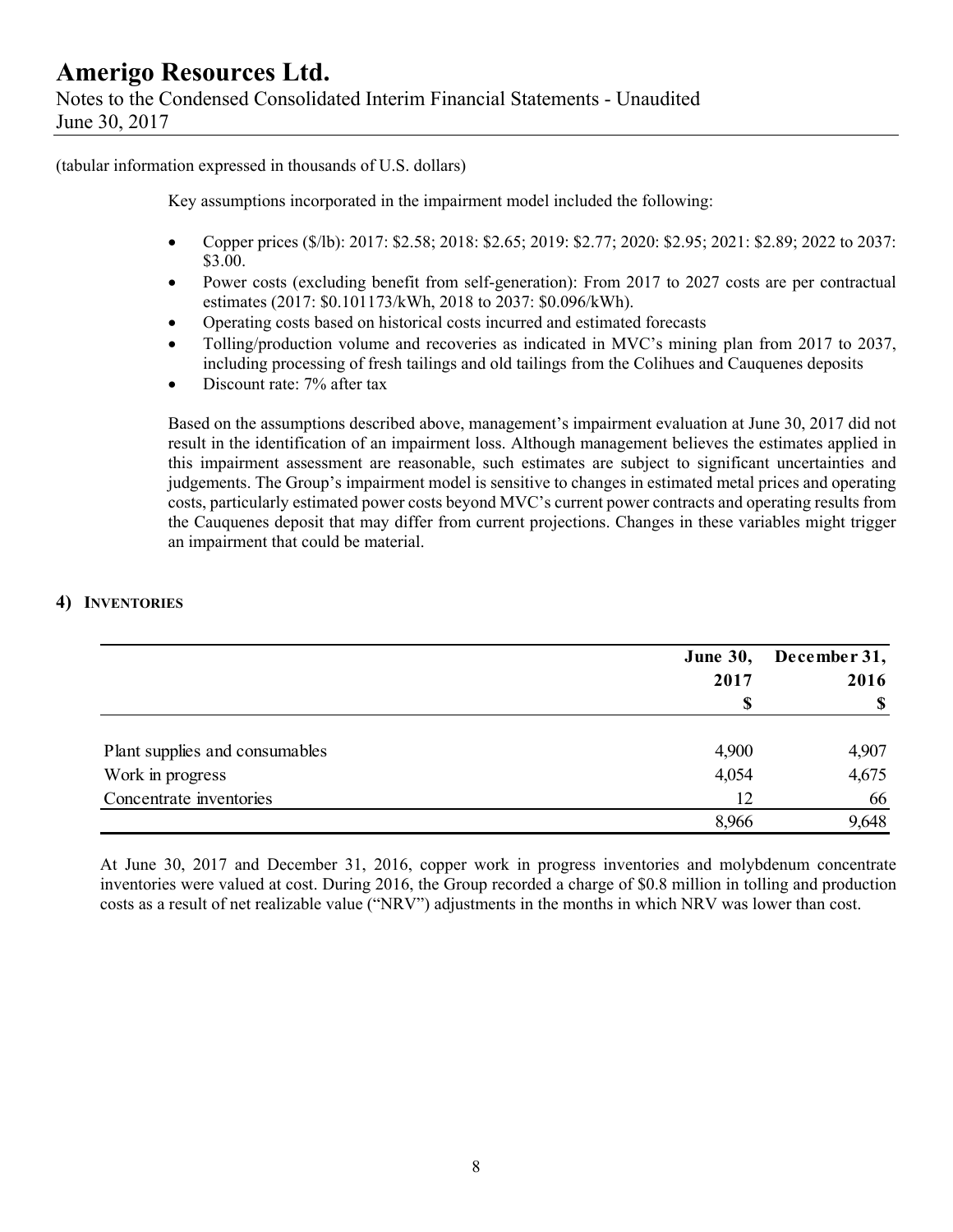Notes to the Condensed Consolidated Interim Financial Statements - Unaudited June 30, 2017

(tabular information expressed in thousands of U.S. dollars)

#### **5) PROPERTY, PLANT AND EQUIPMENT**

|                                |                  | <b>Machinery</b> and |              |  |
|--------------------------------|------------------|----------------------|--------------|--|
|                                | <b>Plant</b> and | <b>Equipment and</b> |              |  |
|                                | infrastructure   | other assets         | <b>Total</b> |  |
|                                | \$               | \$                   | \$           |  |
| Year ended December 31, 2016   |                  |                      |              |  |
| Opening net book amount        | 159,436          | 22,058               | 181,494      |  |
| <b>Exchange differences</b>    |                  | 6                    | 6            |  |
| Additions                      | 22               | 5,712                | 5,734        |  |
| Disposals                      |                  | (63)                 | (63)         |  |
| Depreciation charge            | (7,110)          | (5,839)              | (12, 949)    |  |
| <b>Closing net book amount</b> | 152,348          | 21,874               | 174,222      |  |
|                                |                  |                      |              |  |
| At December 31, 2016           |                  |                      |              |  |
| Cost                           | 246,506          | 57,418               | 303,924      |  |
| Accumulated depreciation       | (94, 158)        | (35, 544)            | (129,702)    |  |
| Net book amount                | 152,348          | 21,874               | 174,222      |  |
| Six months ended June 30, 2017 |                  |                      |              |  |
| Opening net book amount        | 152,348          | 21,874               | 174,222      |  |
| <b>Exchange differences</b>    |                  | 6                    | 6            |  |
| Additions                      | 2,653            | 118                  | 2,771        |  |
| Disposals                      |                  | (112)                | (112)        |  |
| Depreciation charge            | (4, 138)         | (2,897)              | (7,035)      |  |
| <b>Closing net book amount</b> | 150,863          | 18,989               | 169,852      |  |
| At June 30, 2017               |                  |                      |              |  |
| Cost                           | 249,709          | 56,628               | 306,337      |  |
| Accumulated depreciation       | (98, 846)        | (37, 639)            | (136, 485)   |  |
| Net book amount                | 150,863          | 18,989               | 169,852      |  |

At June 30, 2017, PPE of \$1.2 million was categorized as construction in progress ("CIP") and not subject to depreciation (December 31, 2016: \$nil).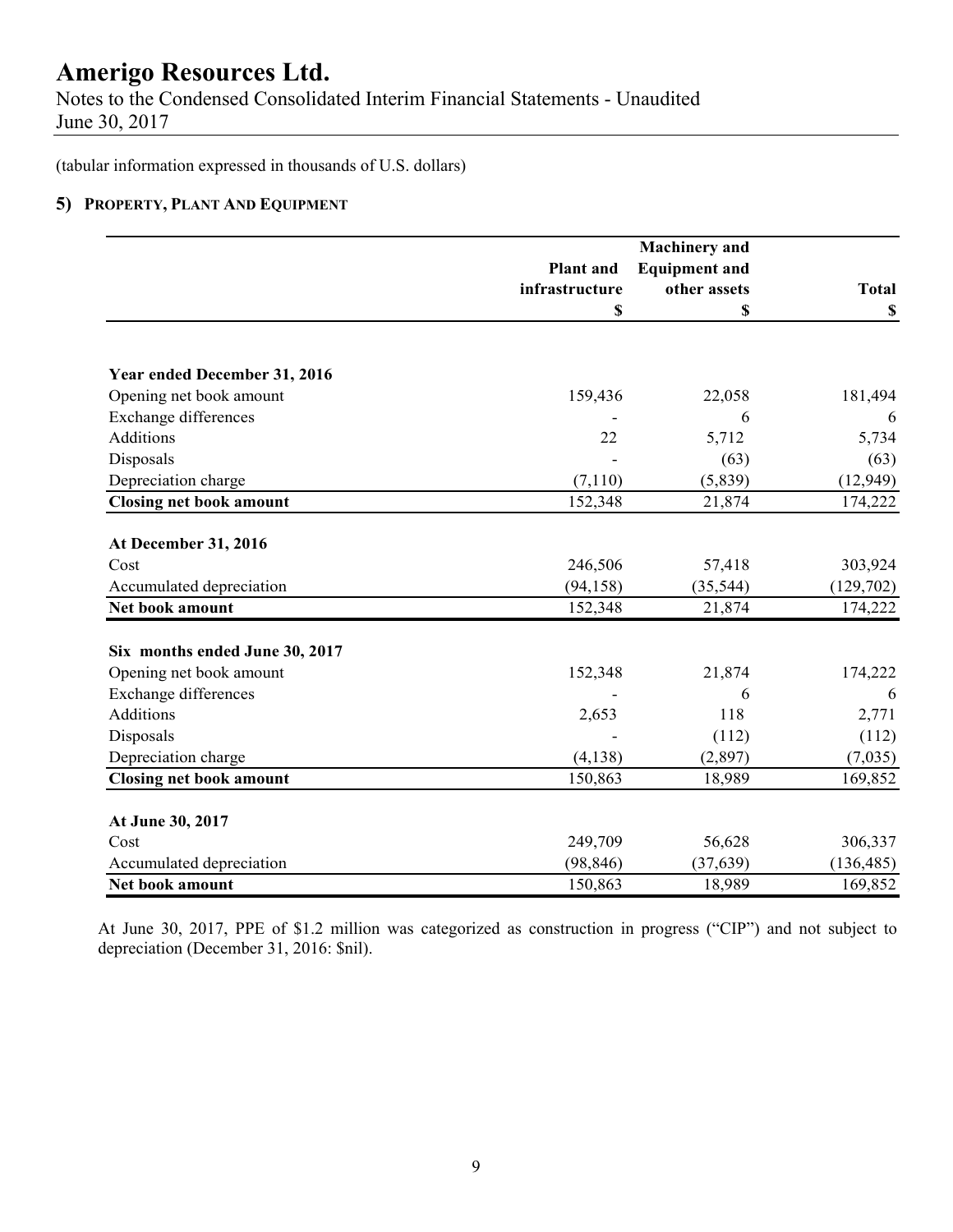Notes to the Condensed Consolidated Interim Financial Statements - Unaudited June 30, 2017

(tabular information expressed in thousands of U.S. dollars)

#### **6) BORROWINGS**

|                                                       | <b>June 30,</b><br>2017 | December 31,<br>2016 |
|-------------------------------------------------------|-------------------------|----------------------|
|                                                       | S                       | -S                   |
| Cauquenes Expansion Loan (Note $6(a)$ )               | 46,633                  | 51,739               |
| DET Price Support Facility (Note 6(b))                | 16,734                  | 18,108               |
|                                                       | 63,367                  | 69,847               |
| Comprised of:                                         |                         |                      |
| Short-term debt and current portion of long-term debt | 22,733                  | 10,733               |
| Long-term debt                                        | 40,634                  | 59,114               |
|                                                       | 63,367                  | 69,847               |

a) On March 25, 2015, MVC closed a bank syndicate financing with Banco Bilbao Vizcaya Argentaria ("BBVA") and Export Development Canada ("EDC") for a loan facility (the "Cauquenes Expansion Loan") of \$64.4 million for the phase one of the expansion of MVC's operations for the processing of tailings from the Cauquenes deposit. Terms of the loan include interest fixed through an interest rate swap ("IRS") at a rate of 5.56% per annum for 75% of the facility. The remaining 25% of the facility is subject to a variable rate based on the US Libor 6-month rate, which at June 30, 2017 was 4.82% per annum. Interest is paid semi-annually on June and December 30.

MVC incurred due diligence, bank fees and legal costs of \$2.4 million, recognized as transaction costs that are being amortized over the term of the loan using the effective interest rate method.

The Cauquenes Expansion Loan has a maximum repayment term of 6 years consisting of 12 equal semi-annual principal payments of \$5.4 million, commencing on June 30, 2016. The repayment term may be shortened without penalty in accordance with the provisions of the Cauquenes Expansion Loan.

The balance of the loan (net of transaction costs) at June 30, 2017 was \$46.6 million (December 31, 2016: \$51.7 million).

MVC has provided security for the Cauquenes Expansion Loan in the form of a charge on all of MVC's assets, and MVC is subject to bank covenants (current ratio, tangible net worth and debt service coverage ratio) measured semi-annually on June 30 and December 31. At June 30, 2017, MVC was in compliance with the debt service coverage ratio (requirement of 1.2) and received waivers from BBVA and EDC in respect of the current ratio (requirement of 1.15) and tangible net worth ratio (requirement of \$125.0 million). Subsequent to June 30, 2017, new covenant requirements for each semi-annual period from December 31, 2017 to the earlier of the repayment of the Cauquenes Expansion Loan or June 30, 2021 became effective (Note 14).

MVC has a debt service reserve account ("DSRA") as required under the terms and provisions of the Cauquenes Expansion Loan. Funds in the DSRA must be used to:  $\pi$  ay the principal and interest of the Cauquenes Expansion Loan and the amounts owing under the IRS if MVC has insufficient funds to make these payments and /ii/ fund MVC's operating expenses. If it becomes necessary to fund MVC's operations with funds from the DSRA, MVC must replenish the DSRA at each month end with funds necessary to maintain a balance equal to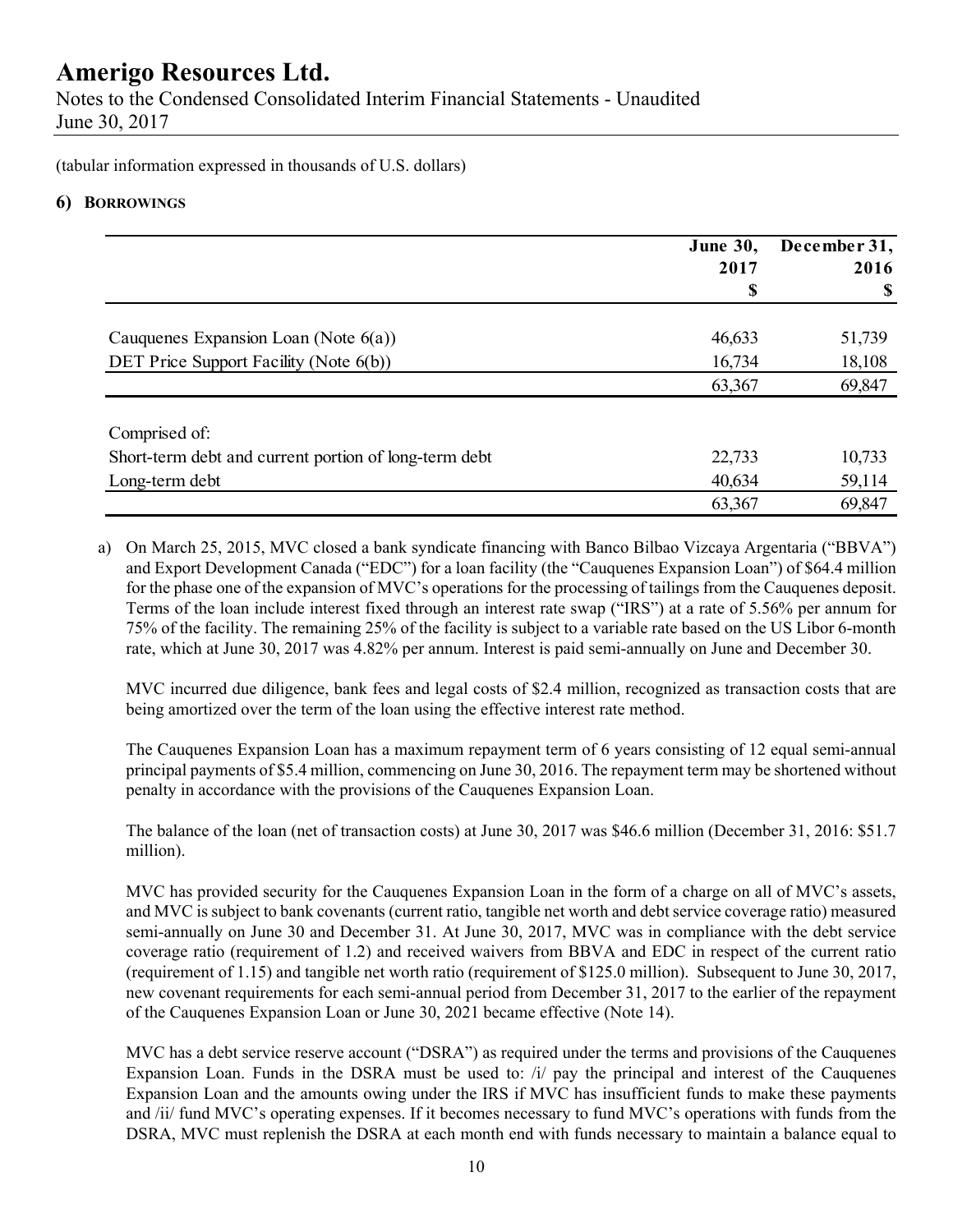(tabular information expressed in thousands of U.S. dollars)

one hundred percent of the sum of the principal and interest pursuant to the Cauquenes Expansion Loan and the IRS that are payable in respect of the following six months. At June 30, 2017, MVC held DSRA funds in the required amount of \$6.7 million.

Concurrently with the Cauquenes Expansion Loan, MVC entered into an IRS with BBVA to fix 75% of the interest payable on that facility. On June 30, 2017, the fair value of the IRS was determined to be \$0.1 million. The IRS has a term to December 27, 2018.

- b) MVC has a Price Support Facility with DET as described in Note 2.
- c) The Company has a \$13.0 million standby line of credit from three Amerigo shareholders. The standby line of credit had an original availability date to March 25, 2016, was extended to March 25, 2017 and was further extended through to the end of 2018 and thereafter until the date of commencement of commercial production of phase two of the Cauquenes expansion, provided such date occurs no later than March 31, 2019. Amounts drawn from the standby line of credit, if any, will be repaid in the amounts and at such times as permitted under the terms and conditions of the Cauquenes Expansion Loan. All obligations arising from the standby line of credit are to be paid in full on or before the date that is the earlier of December 31, 2019 and the one-year anniversary of the date in which MVC has paid in full all amounts due and owing under the Cauquenes Expansion Loan. No security was provided in connection with these facilities. At June 30, 2017, no funds had been drawn from the standby line of credit. In 2017, the Company incurred an annual commitment fee of \$0.2 million in respect of the standby line of credit, settled with the issuance of 403,577 shares of Amerigo (2016: \$0.1 million, settled with cash).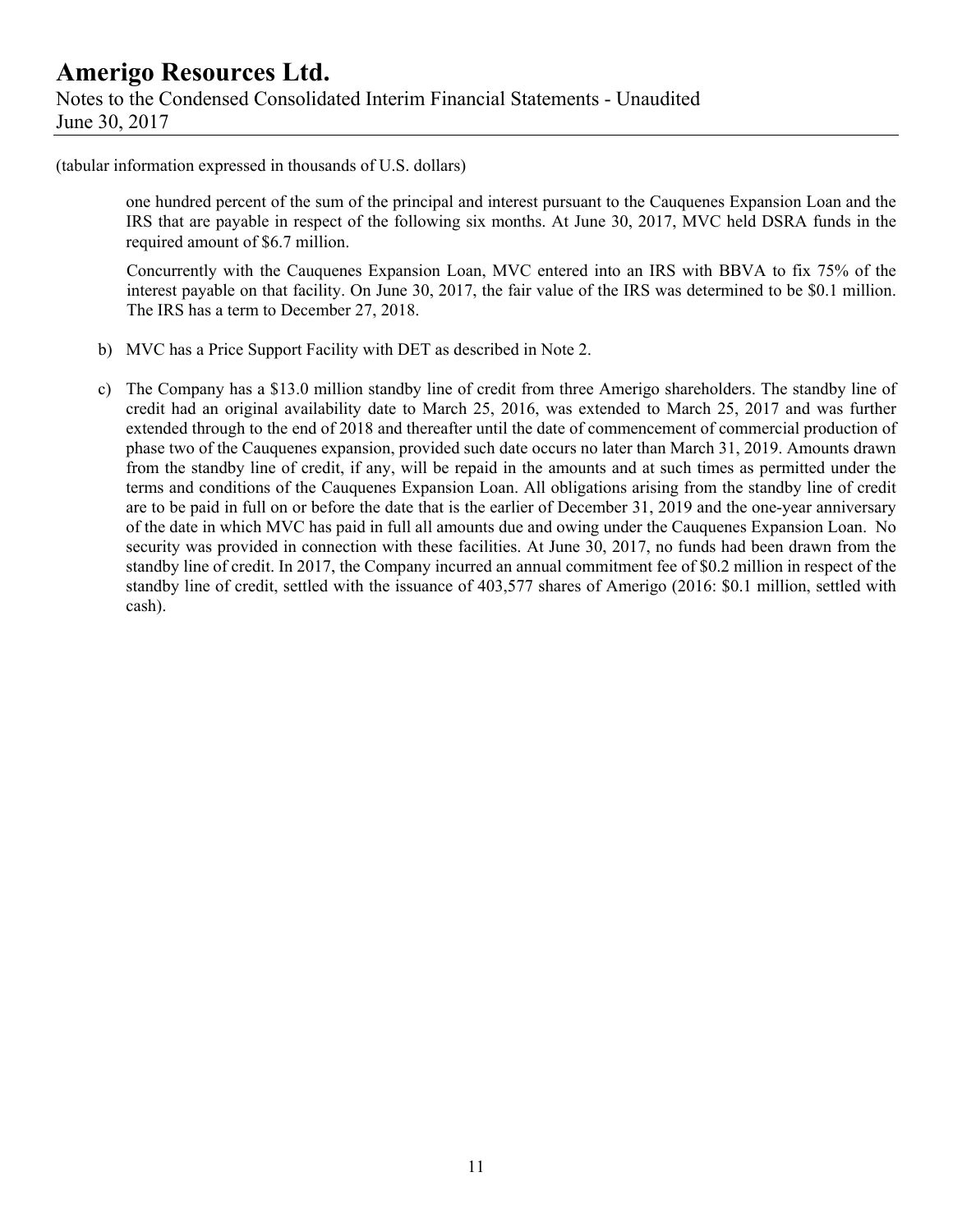Notes to the Condensed Consolidated Interim Financial Statements - Unaudited June 30, 2017

(tabular information expressed in thousands of U.S. dollars)

#### **7) RELATED PARTY TRANSACTIONS**

a) Royalty Derivative to Related Parties

Amerigo holds its interest in MVC through Amerigo International Holdings Corp. ("Amerigo International").

Amerigo International is wholly-owned by the Company except for certain outstanding Class A shares which are owned indirectly by the Company's Chairman, an associate of the Chairman and a former director of the Company. The Class A shares were issued as part of a tax-efficient structure for the payment of the royalty (the "Royalty") granted in exchange for the transfer to the Company of an option to purchase MVC.

In accordance with the articles of Amerigo International, the holders of the Class A shares are not entitled to any dividend or to other participation in the profits of Amerigo International, except for a total royalty dividend, if declared by the directors of Amerigo International, in an amount equal to the amount of the Royalty.

The Royalty is calculated as follows:

- \$0.01 for each pound of copper equivalent produced from El Teniente tailings by MVC or any successor entity to MVC if the price of copper is under \$0.80/lb, or
- \$0.015 for each pound of copper equivalent produced from El Teniente tailings by MVC or any successor entity to MVC if the price of copper is \$0.80/lb or more.

The Royalty is paid as a royalty dividend on the Class A shares of Amerigo International. YTD-2017 royalties totalling \$0.5 million were paid or accrued to the Class A shareholders (six months ended June 30, 2016 ("YTD-2016"): \$0.5 million). At June 30, 2017, \$0.1 million of this amount remained payable (December 31, 2016: \$0.7 million).

The Royalty is a derivative financial instrument measured at fair value, with changes in fair value recorded in profit for the period.

The royalty derivative to related parties includes the Royalty dividends described above and changes in the fair value of the derivative. The fair value of the derivative increased \$3.1 million YTD-2017 (YTD-2016: \$nil), for a total royalty derivative expense of \$3.6 million (YTD-2016 \$0.5 million). The increase in the fair value of the derivative YTD-2017 was caused by the estimated increase in future production at MVC resulting from the Cauquenes phase II expansion now underway.

At June 30, 2017, the Royalty and the derivative were \$11.5 million (December 31, 2016: \$9.0 million), with a current portion of \$1.1 million (December 31, 2016: \$1.6 million) and a long-term portion of \$10.4 million (December 31, 2016: \$7.4 million).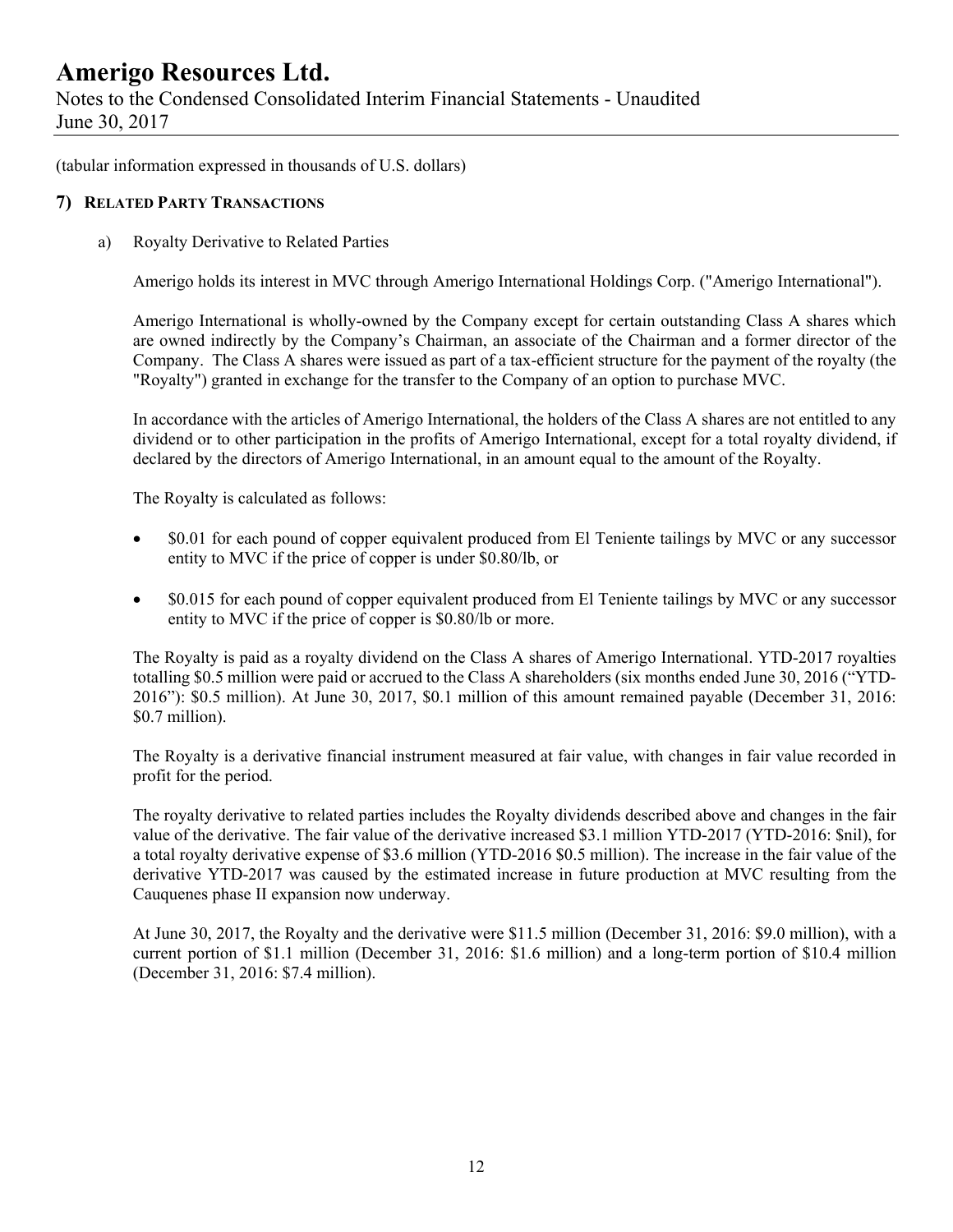Notes to the Condensed Consolidated Interim Financial Statements - Unaudited June 30, 2017

(tabular information expressed in thousands of U.S. dollars)

b) Purchases of Goods and Services

The Company's related parties consist of companies owned by executive officers and directors, as follows:

| Nature of Transactions            |            |
|-----------------------------------|------------|
| Zeitler Holdings Corp.            | Management |
| Delphis Financial Strategies Inc. | Management |

The Group incurred the following fees in connection with companies owned by executive officers and directors and in respect of salaries paid to officers. Transactions have been measured at the exchange amount which is determined on a cost recovery basis.

|                              | <b>YTD-2017</b> | <b>YTD-2016</b> |
|------------------------------|-----------------|-----------------|
|                              |                 | <b>CD</b><br>۱D |
| Salaries and management fees | 42.             | 49              |

#### c) Management Compensation

The remuneration of directors and other members of management was as follows:

|                                | <b>YTD-2017</b> | <b>YTD-2016</b> |  |
|--------------------------------|-----------------|-----------------|--|
|                                |                 |                 |  |
| Management and directors' fees | 548             | 598             |  |
| Share-based payments           | 464             | 118             |  |
|                                | 1,012           | 716             |  |

Share-based payments are the fair value of options vested to management personnel.

d) The Group has in place a \$13.0 million standby line of credit from three Amerigo shareholders (Note 6(d)).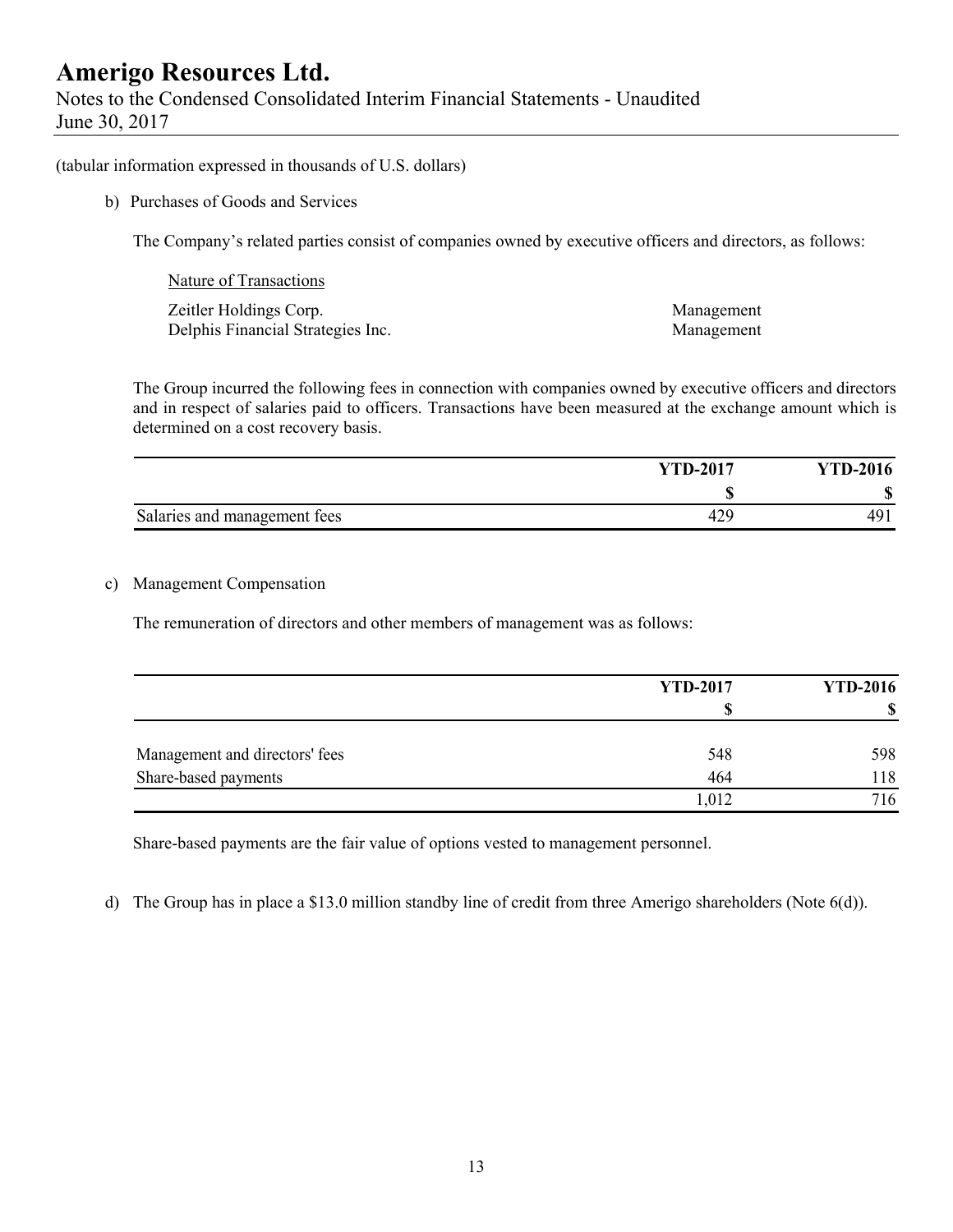Notes to the Condensed Consolidated Interim Financial Statements - Unaudited June 30, 2017

(tabular information expressed in thousands of U.S. dollars)

#### **8) EQUITY**

a) Share Capital

Authorised share capital consists of an unlimited number of common shares without par value.

#### b) Share Options

A total of 2,950,000 options were granted YTD-2017 (2016: 3,350,000 options), with a weighted average fair value estimated at Cdn\$0.28 (2016: Cdn\$0.06) per option at the grant date based on the Black-Scholes option-pricing model using the following assumptions:

|                                 | 2017   | 2016                      |
|---------------------------------|--------|---------------------------|
|                                 | \$     | $\boldsymbol{\mathsf{S}}$ |
| Weighted average share price    | 0.53   | 0.14                      |
| Weighted average exercise price | 0.53   | 0.14                      |
| Dividend yield                  | 0%     | $0\%$                     |
| Risk free interest rate         | 1.01%  | $0.60\%$                  |
| Pre-vest forfeiture rate        | 0%     | $0\%$                     |
| Expected life (years)           | 4.27   | 4.27                      |
| Expected volatility             | 66.82% | 54.96%                    |

Outstanding share options:

|                        |              | June 30, 2017                   |              |                                 |
|------------------------|--------------|---------------------------------|--------------|---------------------------------|
|                        |              | Weighted<br>average<br>exercise |              | Weighted<br>average<br>exercise |
|                        | <b>Share</b> | price                           | <b>Share</b> | price                           |
|                        | options      | <b>CdnS</b>                     | options      | Cdn\$                           |
| At start of the period | 12,600,000   | 0.44                            | 12,450,000   | 0.73                            |
| Expired                | (3,200,000)  | 0.77                            | (3,200,000)  | 1.28                            |
| Exercised              | (350,000)    | 0.22                            |              |                                 |
| Granted                | 2,950,000    | 0.53                            | 3,350,000    | 0.14                            |
| At end of the period   | 12,000,000   | 0.38                            | 12,600,000   | 0.44                            |
| Vested and exercisable | 10,525,000   | 0.34                            | 12,600,000   | 0.44                            |

The term of 700,000 options with an exercise price of Cdn\$0.53 and an original expiry date of June 5, 2017, has been extended in accordance with the provisions of Amerigo's Stock Option Plan, as the original expiry date occurred within a prescribed blackout period. The term of the options will be extended to the date which is ten business days after the date on which the blackout period ends, which is currently estimated to occur in August 2017.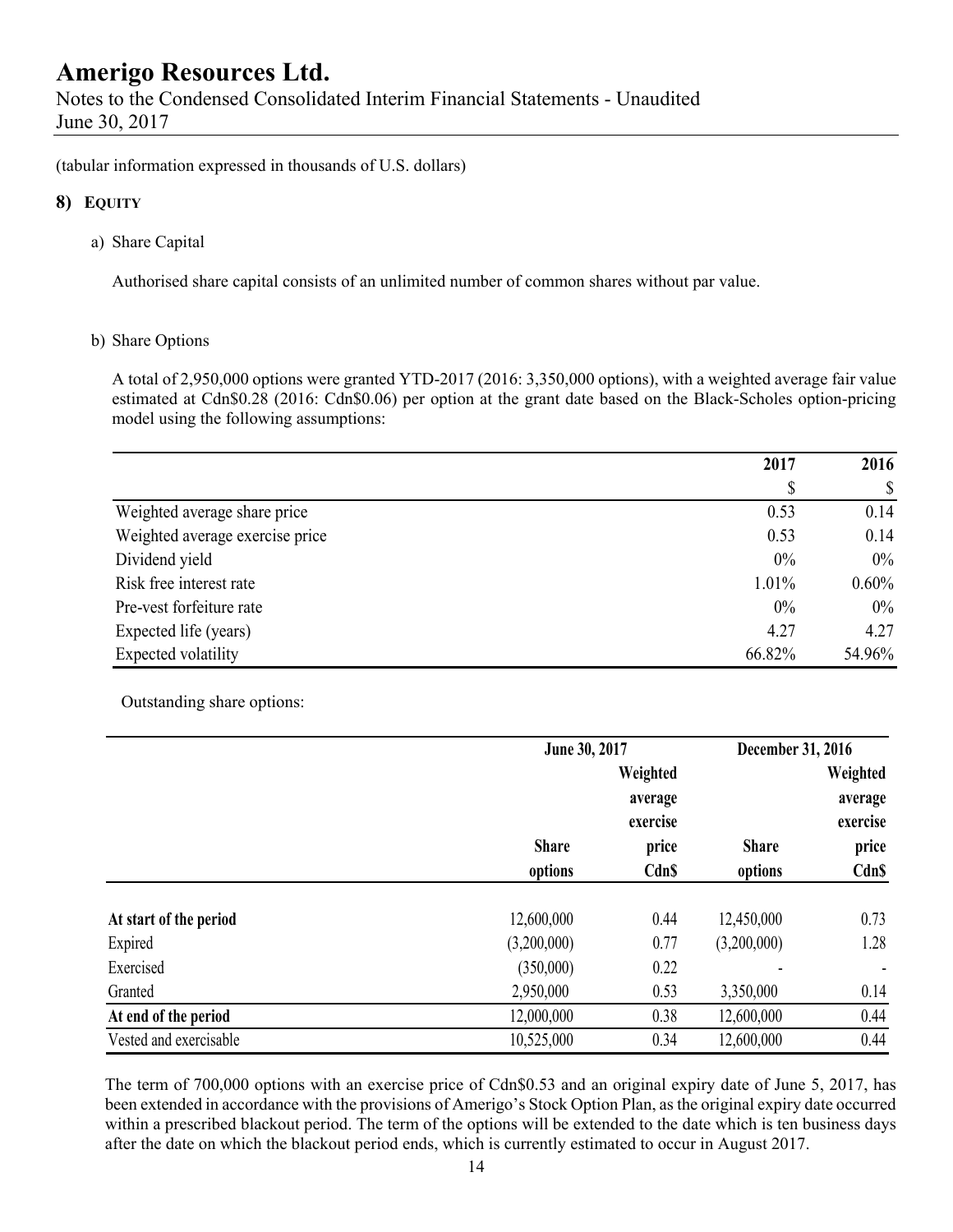Notes to the Condensed Consolidated Interim Financial Statements - Unaudited June 30, 2017

(tabular information expressed in thousands of U.S. dollars)

Information relating to share options outstanding at June 30, 2017 is as follows:

| Weighted<br>Average<br>remaining<br>life<br><sub>of</sub><br>outstanding<br>options<br>(years) | Weighted<br>average<br>exercise price<br>on vested<br>options<br><b>Cdn\$</b> | Weighted<br>average<br>exercise price<br>on<br>outstanding<br>options<br>Cdn\$ | options Price range<br>Cdn\$ | <b>Vested share</b> | Outstanding<br>share options |  |
|------------------------------------------------------------------------------------------------|-------------------------------------------------------------------------------|--------------------------------------------------------------------------------|------------------------------|---------------------|------------------------------|--|
| 3.67                                                                                           | 0.14                                                                          | 0.14                                                                           | $0.14 - 0.26$                | 3,100,000           | 3,100,000                    |  |
| 2.75                                                                                           | 0.37                                                                          | 0.37                                                                           | $0.27 - 0.40$                | 1,800,000           | 1,800,000                    |  |
| 1.86                                                                                           | 0.44                                                                          | 0.44                                                                           | $0.41 - 0.48$                | 3,450,000           | 3,450,000                    |  |
| 4.65                                                                                           | 0.53                                                                          | 0.53                                                                           | $0.49 - 0.53$                | 2,175,000           | 3,650,000                    |  |
| 3.01                                                                                           | 0.34                                                                          | 0.38                                                                           |                              | 10,525,000          | 12,000,000                   |  |

Further information about share options is as follows:

| <b>YTD-2017</b>                           | <b>YTD-2016</b>  |
|-------------------------------------------|------------------|
|                                           |                  |
| Total<br>l compensation recognized<br>464 | <b>10</b><br>110 |

#### **9) SEGMENT INFORMATION**

Operating segments are based on the reports reviewed by the board of directors that are used to make strategic decisions. The Group has one operating segment, the production of copper concentrates under a tolling agreement with DET (Note 2).

The geographic distribution of non-current assets is as follows:

|        |                 | Property, plant and equipment |                 | <b>Other</b>   |
|--------|-----------------|-------------------------------|-----------------|----------------|
|        | <b>June 30,</b> | December 31,                  | <b>June 30,</b> | December 31,   |
|        | 2017            | 2016                          | 2017            | 2016           |
| Chile  | 169,670         | 174,035                       | 5,548           | 5,673          |
| Canada | 182             | 187                           | ٠               | $\blacksquare$ |
|        | 169,852         | 174,222                       | 5,548           | 5,673          |

All of the Group's revenue originates in Chile. In YTD-2017, the Group's revenue from one customer represented 92% of reported revenue (YTD-2016: 100%).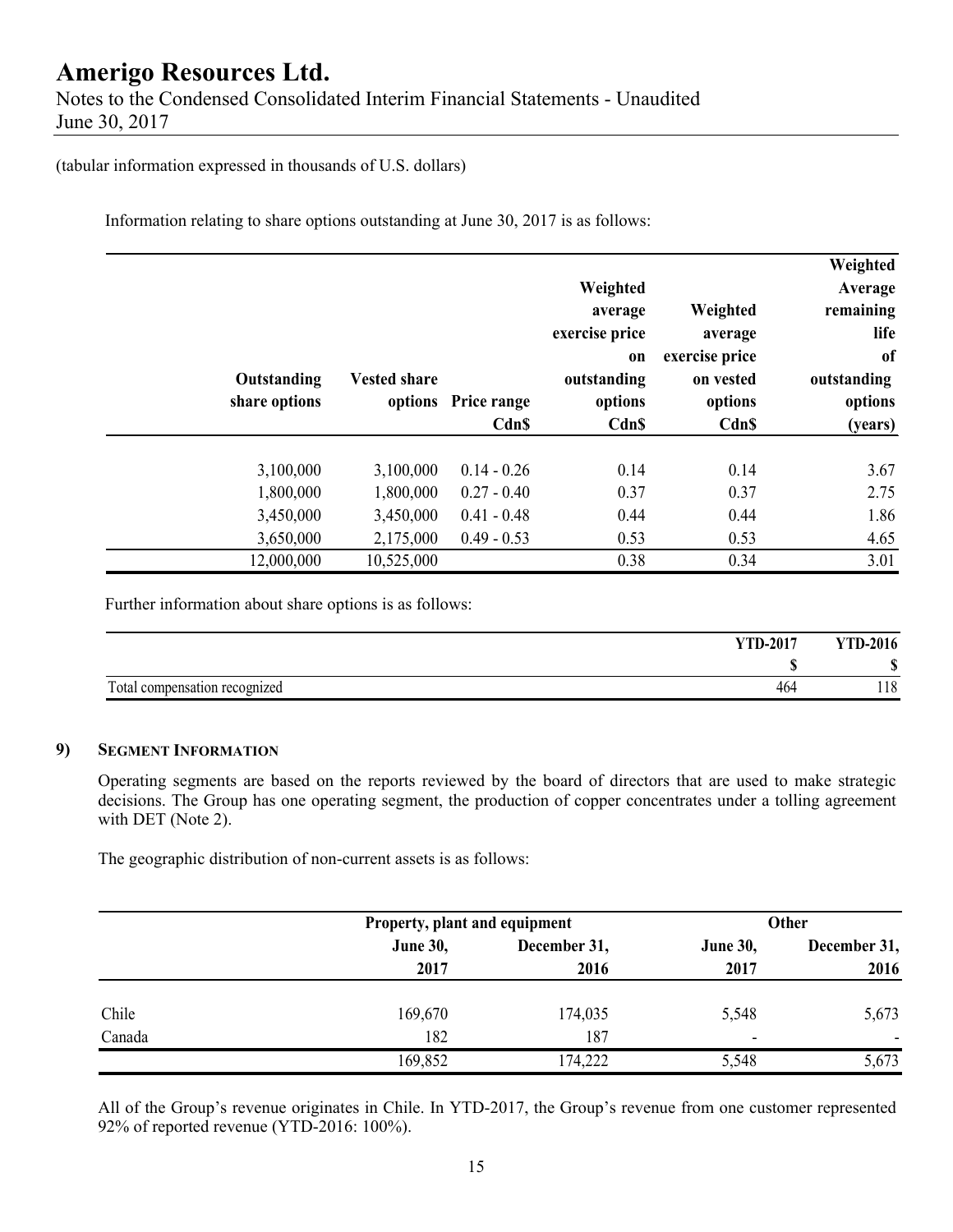Notes to the Condensed Consolidated Interim Financial Statements - Unaudited June 30, 2017

(tabular information expressed in thousands of U.S. dollars)

#### **10) EXPENSES BY NATURE**

a) General and administration expenses consist of the following:

|                                            | Q2-2017 | Q2-2016 | <b>YTD-2017</b> | <b>YTD-2016</b> |
|--------------------------------------------|---------|---------|-----------------|-----------------|
|                                            | S       |         |                 |                 |
|                                            |         |         |                 |                 |
| Office and general expenses                | (118)   | (113)   | (412)           | (394)           |
| Salaries, management and professional fees | (388)   | (399)   | (806)           | (912)           |
| Share-based payment compensation           | (223)   | (58)    | (464)           | (118)           |
|                                            | (729)   | (570)   | (1,682)         | (1,424)         |

#### b) Other (expenses) gains consist of the following:

|                                 | Q2-2017 | Q2-2016 | <b>YTD-2017</b> | <b>YTD-2016</b> |
|---------------------------------|---------|---------|-----------------|-----------------|
|                                 |         |         |                 |                 |
| Foreign exchange (expense) gain | (28)    | 378     | (10)            | 949             |
| Other gains                     |         | 97      | 23              | 127             |
|                                 | 20)     | 475     |                 | 1,076           |

c) Royalty derivative to related parties (expense) recovery consists of the following:

|                                              | Q2-2017 | Q2-2016 | <b>YTD-2017</b> | <b>YTD-2016</b> |
|----------------------------------------------|---------|---------|-----------------|-----------------|
| Royalties to related parties                 | (257)   | (252)   | (487)           | (477)           |
| Fair value adjustments to royalty derivative | (2,215) | 691     | (3,078)         |                 |
|                                              | (2,472) | 439     | (3,565)         | (478)           |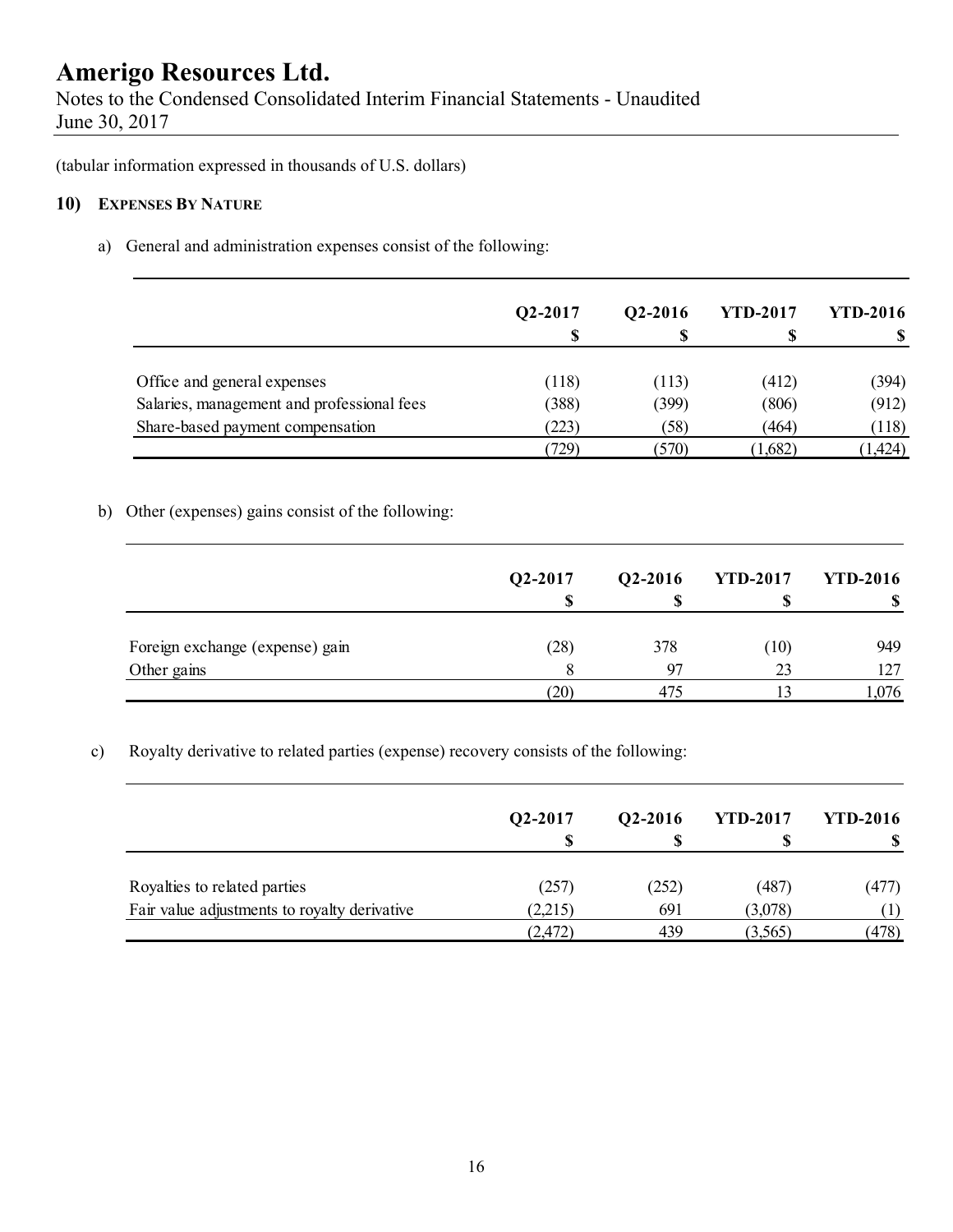Notes to the Condensed Consolidated Interim Financial Statements - Unaudited June 30, 2017

(tabular information expressed in thousands of U.S. dollars)

d) Finance expense consists of the following:

|                                          | Q2-2017 | $Q2-2016$ | <b>YTD-2017</b> | <b>YTD-2016</b> |
|------------------------------------------|---------|-----------|-----------------|-----------------|
| Finance, commitment and interest charges | (1,762) | (1,615)   | (3,109)         | (2,899)         |
| Interest rate swap                       | 100     | 226       | 94              |                 |
|                                          | (1,662) | (1,389)   | (3,015)         | 2,877           |

#### **11) SUPPLEMENTARY CASH FLOW INFORMATION**

|                                                               | <b>June 30,</b> | December 31, |  |
|---------------------------------------------------------------|-----------------|--------------|--|
|                                                               | 2017            | 2016         |  |
|                                                               | S               | S            |  |
| a) Cash and cash equivalents are comprised of:                |                 |              |  |
| Cash at bank and on hand                                      | 13,186          | 8,966        |  |
| Short-term bank deposits                                      | 258             | 255          |  |
|                                                               | 13,444          | 9,221        |  |
| Cash held in a debt services reserve account (Note $(6(a))$ ) | 6,700           | 6,700        |  |
|                                                               | 20,144          | 15,921       |  |

|                                                                           | YTD-2017 | <b>YTD-2016</b> |
|---------------------------------------------------------------------------|----------|-----------------|
|                                                                           | S        |                 |
|                                                                           |          |                 |
| Interest and taxes paid<br>(b)                                            |          |                 |
| Interest paid                                                             | 1,582    | 1,974           |
| Income taxes paid                                                         | 649      | 522             |
| (c) Other                                                                 |          |                 |
| Increase (decrease) in accounts payable related to the acquisition of PPE | 201      | (3,335)         |
| Cash paid during the period for royalty dividends to related parties      | 815      | 163             |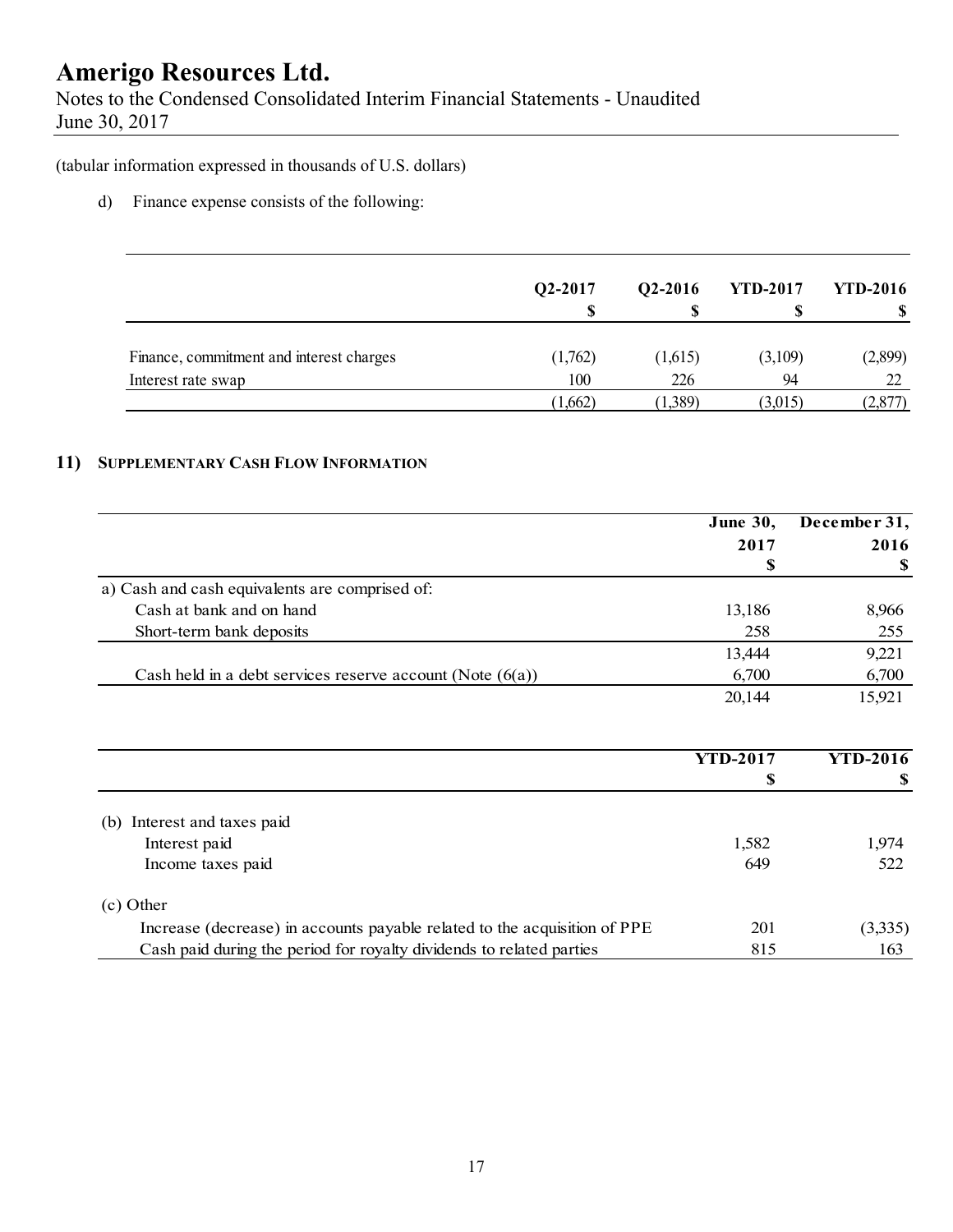Notes to the Condensed Consolidated Interim Financial Statements - Unaudited June 30, 2017

(tabular information expressed in thousands of U.S. dollars)

#### **12) FAIR VALUE MEASUREMENT**

Certain of the Group's financial assets and liabilities are measured at fair value on a recurring basis and classified in their entirety based on the lowest level of input that is significant to the fair value measurement. The fair value hierarchy has three levels that prioritize the inputs to valuation techniques used to measure fair value, with Level 1 inputs having the highest priority. The levels and valuation techniques used to value the Group's financial assets and liabilities are the following:

- Level 1 Unadjusted quoted prices in active markets for identical assets and liabilities that the Company can access at the measurement date. The Group values its investments using quoted market prices in active markets.
- $\bullet$  Level 2 Inputs other than quoted prices included within Level 1 that are observable for the asset or liability directly or indirectly. The Group's copper and molybdenum trade receivables are embedded derivatives in circumstances when the value of these receivables changes as underlying commodity market prices vary. The fair values of these receivables are adjusted each reporting period by reference to forward market prices and changes in fair value are recorded as a component of revenue.
- Level 3 Significant unobservable inputs that are not based on observable market data. The Company includes the royalty derivative to related parties in Level 3 of the fair value hierarchy because it is not tradeable or associated with observable price transparency. Management reviews the fair value of this derivative on a quarterly basis based on management's best estimates, which are unobservable inputs. Fair value is calculated by applying the discounted cash flow approach on a valuation model that considers the present value of the net cash flows expected to be paid as royalties to related parties (Note  $7(a)$ ). The Company has also included the IRS in Level 3 of the fair value hierarchy due to the lack of observable market quotes on this instrument. The fair value of the IRS was determined with the assistance of third parties who performed a discounted cash flow valuation based on a forward interest rate curve.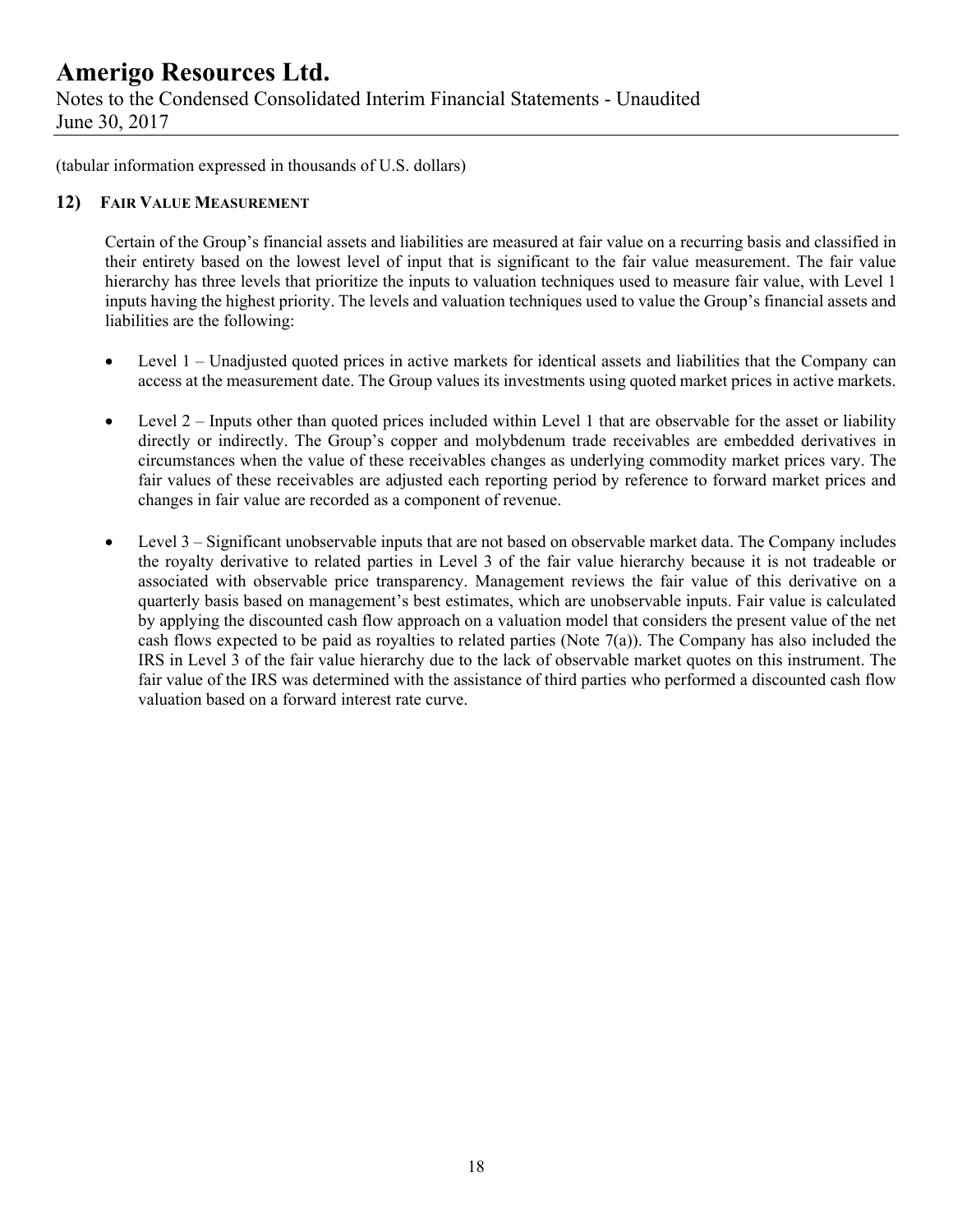Notes to the Condensed Consolidated Interim Financial Statements - Unaudited June 30, 2017

(tabular information expressed in thousands of U.S. dollars)

|                                       | Level 1 | Level 2 | Level 3   | <b>Total</b> |
|---------------------------------------|---------|---------|-----------|--------------|
|                                       | \$      | \$      | \$        | \$           |
| June 30, 2017                         |         |         |           |              |
| Investments                           | 1,975   |         |           | 1,975        |
| Trade and other receivables           |         | 4,992   |           | 4,992        |
| Interest rate swap                    |         |         | (208)     | (208)        |
| Royalty derivative to related parties |         |         | (11, 478) | (11, 478)    |
|                                       | 1,975   | 4,992   | (11,686)  | (4,719)      |
|                                       | Level 1 | Level 2 | Level 3   | <b>Total</b> |
|                                       | \$      | \$      | \$        | \$           |
| December 31, 2016                     |         |         |           |              |
| Investments                           | 1,518   |         |           | 1,518        |
| Trade and other receivables           |         | 7,681   |           | 7,681        |
| Interest rate swap                    |         |         | (208)     | (208)        |
| Royalty derivative to related parties |         |         | (8,993)   | (8,993)      |
|                                       | 1,518   | 7,681   | (9,201)   | (2)          |

#### **13) COMMITMENTS**

- a) MVC entered into power supply agreements from January 1, 2010 to December 31, 2017 which establish minimum stand-by charges based on peak hour power supply calculations, currently estimated to be \$0.4 million per month, and from January 1, 2018 to December 31, 2027 which establish minimum charges based on peak hour power supply calculations, estimated at June 30, 2017 to be \$1.4 million per month.
- b) At June 30, 2017, MVC had commitments of \$6.3 million in respect of purchase orders for long delivery equipment for the Cauquenes phase two expansion. The orders had cancelation provisions with an associated cancelation cost to MVC of \$1.1 million.
- c) Amerigo entered into an agreement for the lease of office premises in Vancouver for a five-year period commencing December 1, 2016. Amerigo's rent commitments during the term of the lease are expected to be approximately \$0.5 million.
- d) The Master Agreement with DET has a Closure Plan clause requiring MVC and DET to work jointly to assess the revision of the closure plan for the Cauquenes Deposit and compare it to the current plan in the possession of DET. In the case of any variation in the interests of DET due to MVC's activities extracting and processing tailings contained in Cauquenes, the Parties will jointly evaluate the form of implementation and financing of or compensation for such variation. Until such time as the estimation of the new closure plan is available and the Parties agree on the terms of compensation resulting from the revised plan, it is the Company's view there is no obligation to record a provision because the amount, if any, is not possible to determine.